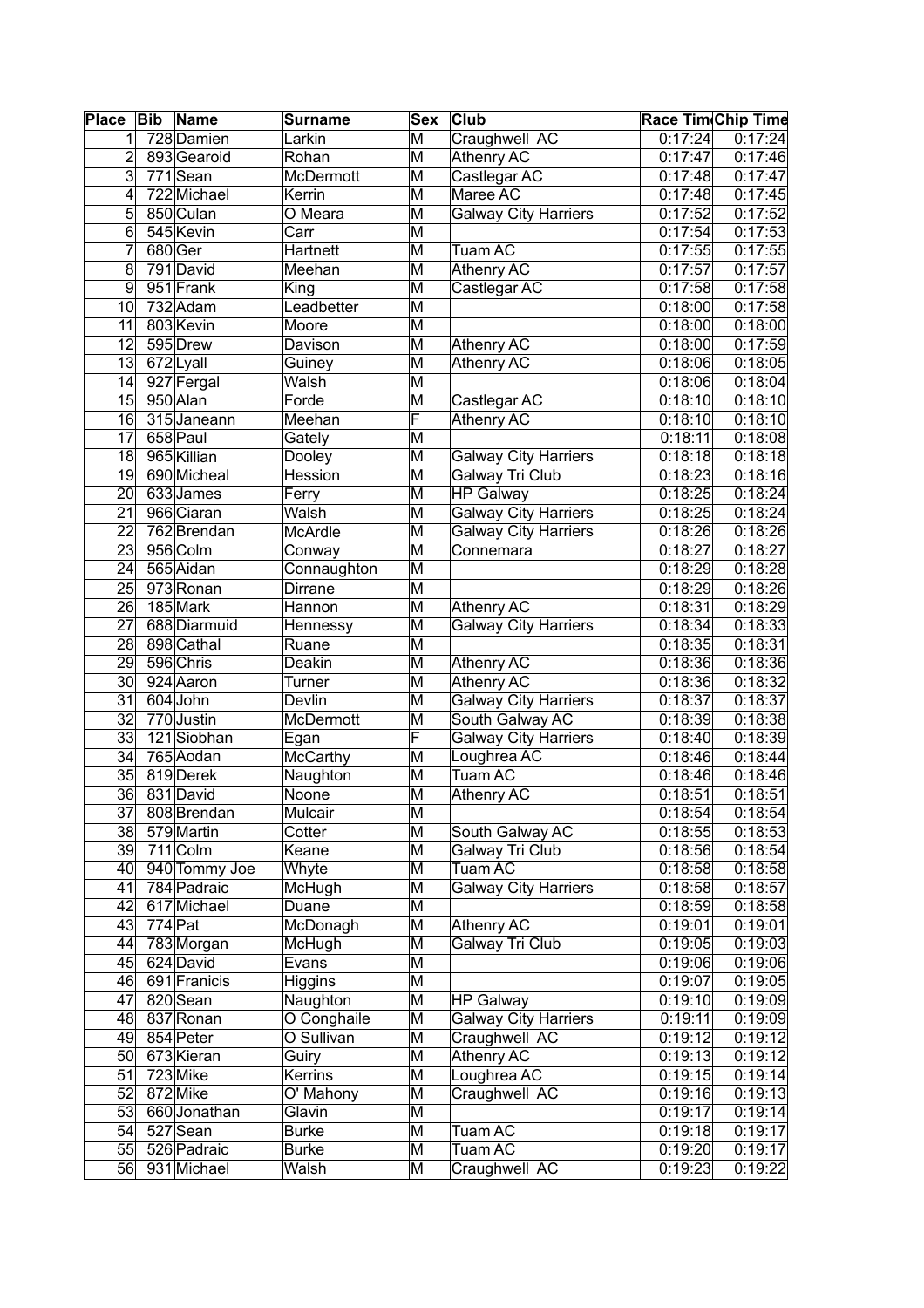| 57              |           | 717 Fergus  | Kelly          | M                       | South Galway AC               | 0:19:23 | 0:19:19 |
|-----------------|-----------|-------------|----------------|-------------------------|-------------------------------|---------|---------|
| 58              |           | 184 Cepta   | Hannon         | F                       |                               | 0:19:26 | 0:19:17 |
| 59              |           | 910 Domnick | Sharkey        | M                       | TrÃ-Spêrt                     | 0:19:27 | 0:19:23 |
| 60              |           | 616 Colin   | Duane          | M                       |                               | 0:19:27 | 0:19:24 |
| 61              |           | 775 Paul    | McDonagh       | M                       | Maree AC                      | 0:19:27 | 0:19:26 |
| 62              |           | 589 Tony    | Daley          | M                       | <b>Athenry AC</b>             | 0:19:28 | 0:19:26 |
| 63              |           | 520 Rynal   | <b>Browne</b>  | $\overline{\mathsf{M}}$ | Castlegar AC                  | 0:19:29 | 0:19:28 |
| 64              |           | 528 Tiernan | <b>Burke</b>   | $\overline{\mathsf{M}}$ | <b>Athenry AC</b>             | 0:19:30 | 0:19:25 |
| 65              |           | 799 Brendan | Monaghan       | $\overline{\mathsf{M}}$ | Tuam AC                       | 0:19:32 | 0:19:30 |
| 66              |           | 710 Tomasz  | Kadzielawski   | $\overline{\mathsf{M}}$ | <b>Athenry AC</b>             | 0:19:32 | 0:19:28 |
| 67              |           | 862 Kenneth | O' Dea         | $\overline{\mathsf{M}}$ | <b>Athenry AC</b>             | 0:19:33 | 0:19:31 |
| 68              |           | 686 Jarlath | Hennelly       | M                       |                               | 0:19:35 | 0:19:34 |
| 69              |           | 638 John    |                | M                       |                               | 0:19:38 |         |
|                 |           | 871 Emmett  | Fitzpatrick    | M                       | Craughwell AC                 |         | 0:19:37 |
| 70              |           |             | O' Looney      |                         |                               | 0:19:39 | 0:19:36 |
| $\overline{71}$ |           | 637 David   | Fitzpatrick    | $\overline{\mathsf{M}}$ |                               | 0:19:40 | 0:19:33 |
| $\overline{72}$ |           | 901 Damien  | Ryan           | $\overline{\mathsf{M}}$ |                               | 0:19:41 | 0:19:39 |
| $\overline{73}$ |           | 171 Colette | Glennon        | F                       |                               | 0:19:41 | 0:19:40 |
| 74              |           | 27 Sinead   | <b>Brody</b>   | F                       | <b>Galway City Harriers</b>   | 0:19:45 | 0:19:44 |
| 75              |           | 922 Ryan    | Toner          | M                       | <b>Barnaderg Road Runners</b> | 0:19:45 | 0:19:44 |
| 76              |           | 142 Sinead  | Foran          | F                       | <b>Athenry AC</b>             | 0:19:48 | 0:19:46 |
| 77              |           | 781 Martin  | <b>McGrath</b> | M                       |                               | 0:19:49 | 0:19:44 |
| 78              |           | 530 Shane   | <b>Burns</b>   | $\overline{\mathsf{M}}$ |                               | 0:19:52 | 0:19:51 |
| 79              |           | 974 Frank   | <b>Burke</b>   | M                       | Athenry AC                    | 0:19:52 | 0:19:51 |
| 80              |           | 906 Austin  | Sammon         | $\overline{\mathsf{M}}$ | <b>Galway Tri Club</b>        | 0:19:56 | 0:19:54 |
| 81              |           | 868 Martin  | O' Hara        | M                       | Athenry AC                    | 0:19:56 | 0:19:51 |
| 82              |           | 866 Kevin   | O' Grady       | M                       | Maree AC                      | 0:19:56 | 0:19:56 |
| 83              |           | 816 Brendan | Murray         | M                       |                               | 0:19:57 | 0:19:52 |
| 84              |           | 887 David   | Quinn          | $\overline{\mathsf{M}}$ | Loughrea AC                   | 0:19:59 | 0:19:49 |
| 85              |           | $925$ Ben   | Vahey          | $\overline{\mathsf{M}}$ | Craughwell AC                 | 0:20:05 | 0:19:59 |
| 86              | 845 Pat   |             | O Dwyer        | $\overline{\mathsf{M}}$ | <b>Galway City Harriers</b>   | 0:20:06 | 0:20:06 |
| 87              |           | 716 Derek   | Kelly          | $\overline{\mathsf{M}}$ |                               | 0:20:09 | 0:20:06 |
| $\overline{88}$ |           | 563 Andrew  | Connaire       | $\overline{\mathsf{M}}$ | Craughwell AC                 | 0:20:12 | 0:20:11 |
| 89              |           | 198 Niamh   |                | F                       |                               | 0:20:12 | 0:20:11 |
| 90              |           | 15Shauna    | Hennelly       | F                       |                               |         | 0:20:14 |
|                 |           |             | <b>Bocquet</b> |                         | Craughwell AC                 | 0:20:14 |         |
| 91              |           | 930 Kieran  | Walsh          | M                       |                               | 0:20:15 | 0:20:13 |
| 92              |           | 679Stuart   | Harries        | M                       |                               | 0:20:16 | 0:20:14 |
| 93              |           | 588Liam     | Curran         | $\overline{\mathsf{M}}$ | Galway Tri Club               | 0:20:17 | 0:20:13 |
| 94              | 606 Pat   |             | Dirrane        | M                       |                               | 0:20:17 | 0:20:12 |
| 95              |           | 504 Michael | <b>Begley</b>  | $\overline{\mathsf{M}}$ |                               | 0:20:17 | 0:20:10 |
| 96              |           | 687 Bryan   | Hennelly       | M                       |                               | 0:20:17 | 0:20:16 |
| 97              |           | 897 Brendan | Ruane          | M                       |                               | 0:20:18 | 0:19:53 |
| 98              |           | 670John     | Grimes         | M                       |                               | 0:20:20 | 0:20:00 |
| 99              |           | 621 Dave    | Dunne          | M                       | <b>Athenry AC</b>             | 0:20:20 | 0:20:18 |
| 100             | $736$ Jim |             | Leahy          | M                       | <b>Athenry AC</b>             | 0:20:23 | 0:20:15 |
| 101             |           | 573 James   | Corbett        | M                       | <b>Athenry AC</b>             | 0:20:26 | 0:20:25 |
| 102             |           | 669 Colman  | Greene         | M                       | <b>Clare River Harriers</b>   | 0:20:26 | 0:20:17 |
| 103             |           | 22 Maeve    | <b>Brassil</b> | F                       | <b>Galway City Harriers</b>   | 0:20:27 | 0:20:27 |
| 104             |           | $552$ Joe   | Clancy         | M                       | Loughrea AC                   | 0:20:27 | 0:20:27 |
| 105             |           | 828 Liam    | Nolan          | M                       |                               | 0:20:32 | 0:20:29 |
| 106             |           | 806 Mark    | Moran          | М                       |                               | 0:20:32 | 0:20:30 |
| 107             |           | 575 Declan  | Cormican       | М                       |                               | 0:20:34 | 0:20:31 |
| 108             |           | 758 Vinny   | Martyn         | M                       | South Galway AC               | 0:20:36 | 0:20:31 |
| 109             |           | 684 Paul    | Hegarty        | M                       | <b>Athenry AC</b>             | 0:20:37 | 0:20:32 |
| 110             |           | 654 Derek   | Gallagher      | M                       | Maree AC                      | 0:20:38 | 0:20:34 |
| 111             |           | 789 Kevin   | McNama         | M                       | East Galway AC                | 0:20:39 | 0:20:27 |
|                 |           |             |                |                         |                               |         |         |
| 112             |           | 636 John    | Fitzmaurice    | M                       |                               | 0:20:39 | 0:20:36 |
| 113             |           | 656 Brendan | Galvin         | M                       | Athenry AC                    | 0:20:39 | 0:20:38 |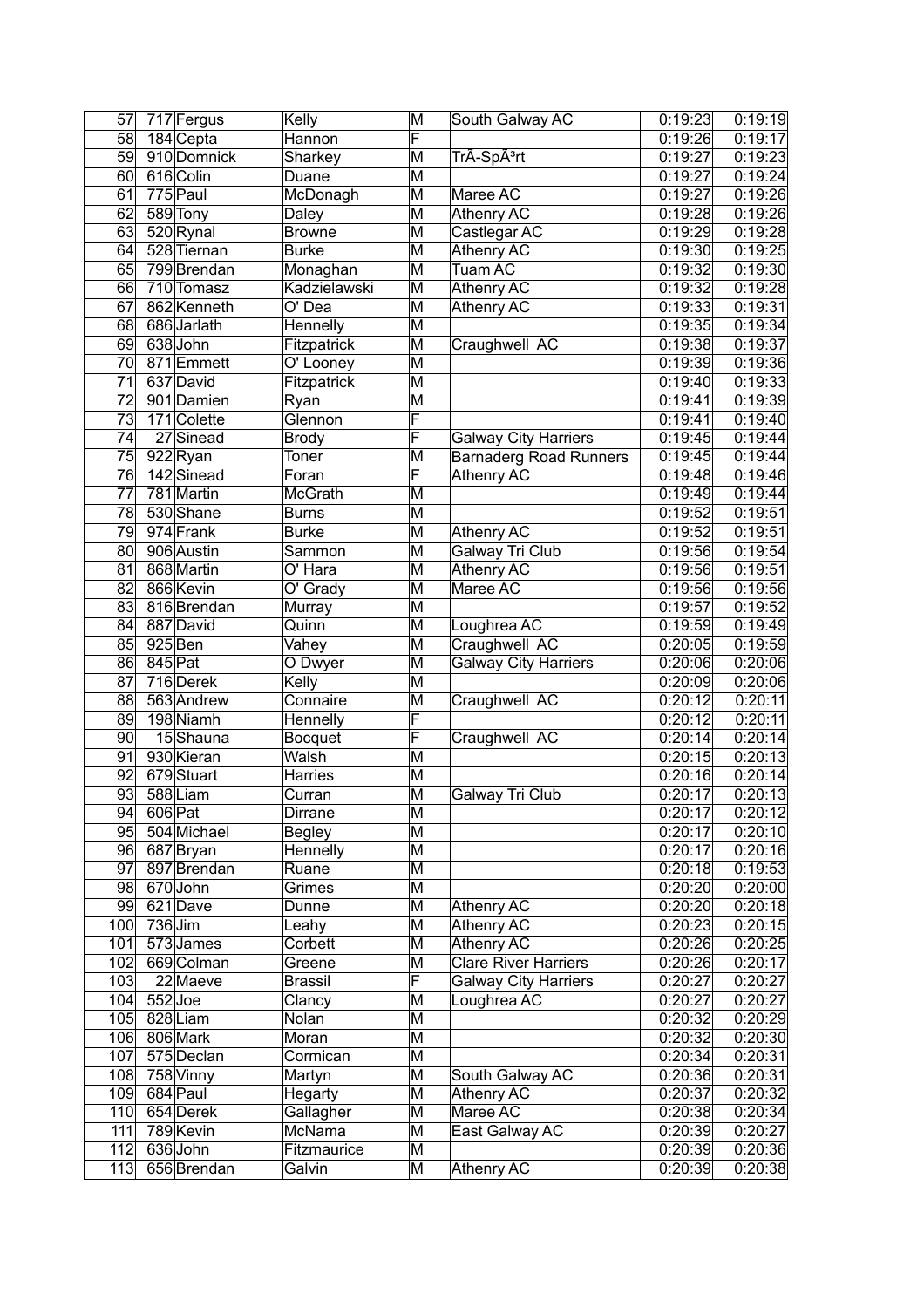| 114              | 790 Pat   |                          | McSweeney            | M                       | South Galway AC                              | 0:20:41            | 0:20:37            |
|------------------|-----------|--------------------------|----------------------|-------------------------|----------------------------------------------|--------------------|--------------------|
| $\overline{115}$ |           | $\overline{87}$ 7 Paraic | Oates                | M                       | <b>Galway City Harriers</b>                  | 0:20:41            | 0:20:33            |
| 116              |           | 734 Donal                | Leahy                | M                       | <b>Athenry AC</b>                            | 0:20:42            | 0:20:38            |
| 117              |           | $748$ James              | Lundon               | M                       | <b>Athenry AC</b>                            | 0:20:42            | 0:20:42            |
| 118              |           | 937 Bryan                | Weafer               | M                       |                                              | 0:20:43            | 0:20:36            |
| 119              |           | 766 Richard              | <b>McCarthy</b>      | M                       | Galway Tri Club                              | 0:20:45            | 0:20:44            |
| 120              | 860 lan   |                          | O' Connor            | M                       |                                              | 0:20:45            | 0:20:40            |
| 121              |           | 594 Brian                | Davison              | M                       |                                              | 0:20:45            | 0:20:42            |
| $\overline{122}$ |           | 928 Gabriel              | Walsh                | M                       | Galway Tri Club                              | 0:20:46            | 0:20:43            |
| 123              |           | 870 John                 | O' Leary             | M                       | <b>Athenry AC</b>                            | 0:20:47            | 0:20:46            |
| 124              |           | 522 Alan                 | <b>Burke</b>         | M                       | <b>Athenry AC</b>                            | 0:20:47            | 0:20:45            |
| 125              |           | 547 Stephen              | Carty                | M                       | Craughwell AC                                | 0:20:47            | 0:20:45            |
| 126              |           | 830 Damien               | Noonan               | M                       |                                              | 0:20:48            | 0:20:45            |
| 127              |           | 642 Tomas                | Flanagan             | M                       | <b>Galway City Harriers</b>                  | 0:20:49            | 0:20:42            |
| 128              |           | 751 Declan               | Madden               | M                       |                                              | 0:20:49            | 0:20:45            |
| $\overline{129}$ |           | 436 Roseanne             | Trehy                | $\overline{\mathsf{F}}$ | <b>Athenry AC</b>                            | 0:20:49            | 0:20:46            |
| 130              |           | 757 Ronan                | Mannion              | M                       |                                              | 0:20:50            | 0:20:45            |
| 131              |           | 859 Denis                | O' Connor            | M                       |                                              | 0:20:54            | 0:20:44            |
| 132              |           | 867 Kenneth              | $\overline{O'}$ Hara | M                       | <b>Athenry AC</b>                            | 0:20:55            | 0:20:53            |
| 133              |           | 635 Adrian               | Fitzmaurice          | M                       | <b>Athenry AC</b>                            | 0:20:56            | 0:20:51            |
| 134              |           | 600 James                | Denash               | M                       |                                              | 0:20:57            | 0:20:53            |
| 135              |           | 559 Jonathan             | Collins              | M                       |                                              | 0:20:57            | 0:20:54            |
| 136              | 620 Pat   |                          | Duggan               | M                       |                                              | 0:20:58            | 0:20:51            |
| $\overline{137}$ | 888JP     |                          | Quinn                | M                       | <b>Barnaderg Road Runners</b>                | 0:20:59            | 0:20:54            |
| 138              |           | $701$ Paul               | Hynes                | M                       | Tuam AC                                      | 0:20:59            | 0:20:55            |
| 139              |           | 880 Frank                | Power                | M                       | South Galway AC                              | 0:21:00            | 0:20:56            |
| 140              | $534$ Pat |                          | Callanan             | M                       | Athenry AC                                   | 0:21:00            | 0:20:51            |
| 141              |           | 515John                  | <b>Breslin</b>       | M                       |                                              | 0:21:01            | 0:20:57            |
| 142              |           | 470 Joanne               | O'Boyle              | F                       |                                              | 0:21:03            | 0:20:55            |
| 143              |           | 957 Mike                 | Ward                 | M                       |                                              | 0:21:07            | 0:20:55            |
| 144              |           | 949 Shane                | Forde                | M                       | Castlegar AC                                 | 0:21:08            | 0:21:06            |
| $\overline{145}$ |           | $253$ Orla               | Kilraine             | $\overline{\mathsf{F}}$ | Loughrea AC                                  | 0:21:09            | 0:21:06            |
| 146              |           | 665 Tony                 | Gray                 | M                       | Marathon Club Ireland                        | 0:21:10            | 0:21:07            |
| 147              |           | 869 Tony                 | O' Hare              | M                       |                                              | 0:21:12            | 0:21:00            |
| 148              |           | 964 Mike                 | Crean                | M                       | <b>Galway City Harriers</b>                  | 0:21:13            | 0:21:12            |
| 149              |           | 823 Tony                 | Nevin                | M                       | Craughwell AC                                | 0:21:13            | 0:21:05            |
| 150              |           | $229$ Edel               | Kelly                | F                       |                                              | 0:21:14            | 0:20:43            |
| $\overline{151}$ |           | 696 Paul                 | Horan                | $\overline{\mathsf{M}}$ | <b>Galway City Harriers</b>                  | 0:21:14            | 0:21:11            |
| 152              |           | 615 Aidan                | Doyle                | M                       | <b>Tuam AC</b>                               | 0:21:16            | 0:21:11            |
| 153              |           | 785 Aidan                | McIntyre             | M                       |                                              | 0:21:18            | 0:21:12            |
| 154              |           | 598 Peter                | Deegan               | M                       |                                              | 0:21:18            | 0:21:14            |
| 155              |           | 769 Cathal               | McCormack            | M                       |                                              | 0:21:19            | 0:21:16            |
| 156              |           | 685 Alphonus             | Heneghan             | M                       | Loughrea AC                                  | 0:21:19            | 0:21:16            |
| 157              |           | $174$  Imelda            | Gormally             | F                       | <b>Galway City Harriers</b>                  | 0:21:23            | 0:21:18            |
| 158              |           | 612Gerard                | Donohue              | M                       |                                              | 0:21:24            | 0:21:12            |
| 159              |           | 546 Gerry                | Carroll              | M                       |                                              | 0:21:27            | 0:21:23            |
| 160              |           | 708 Vincent              | Jordan               | M                       |                                              | 0:21:28            | 0:21:25            |
| 161              |           | 602 William              | Dervan               | M                       |                                              | 0:21:28            | 0:21:21            |
| 162              |           | 580 Joseph               | Coyle                | M                       |                                              | 0:21:29            | 0:21:23            |
| 163              |           | 767 Mike                 | <b>McCartin</b>      | M                       | Craughwell AC                                | 0:21:30            | 0:21:27            |
| 164              |           | 583Shane                 | Crisham              | M                       | Tuam AC                                      | 0:21:30            | 0:21:23            |
| 165              |           | 653 Brian                | Gallagher            | M<br>F                  |                                              | 0:21:32            | 0:21:21            |
| 166<br>167       |           | 415Grace                 | Shalloo<br>Flavin    | F                       |                                              | 0:21:33            | 0:21:28            |
| 168              |           | 138 Niamh<br>30 Michelle | <b>Browne</b>        | F                       | Craughwell AC<br><b>Galway City Harriers</b> | 0:21:35<br>0:21:40 | 0:21:29<br>0:21:33 |
| 169              |           | 587 Patrick              | Crowley              | M                       |                                              | 0:21:41            | 0:21:37            |
| 170              |           | 512 Bryan                | <b>Brennan</b>       | M                       | South Galway AC                              | 0:21:41            | 0:21:35            |
|                  |           |                          |                      |                         |                                              |                    |                    |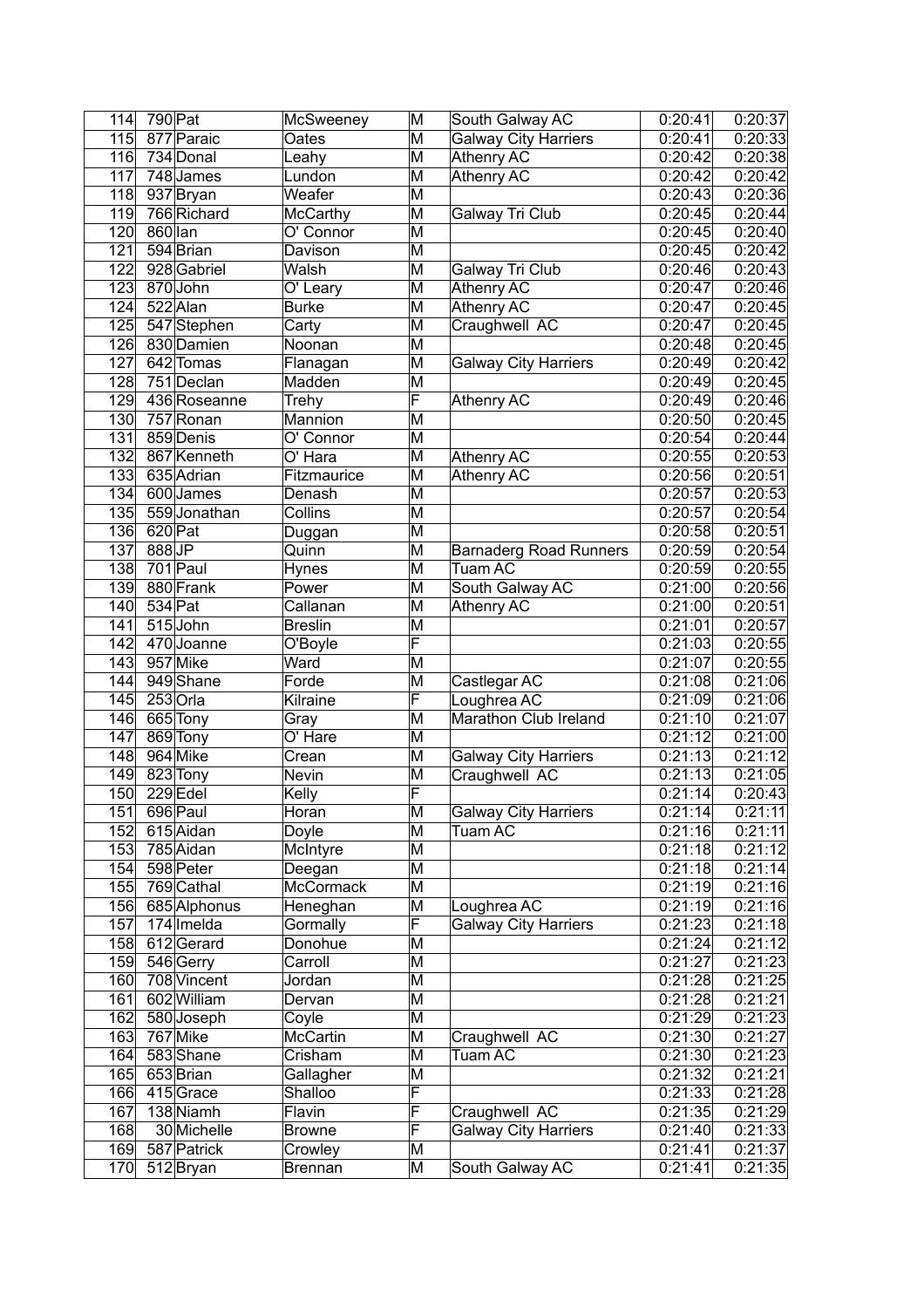| 171 |           | 851 Shane       | O Meara          | M |                               | 0:21:42              | 0:21:40 |
|-----|-----------|-----------------|------------------|---|-------------------------------|----------------------|---------|
| 172 |           | 896 Philip      | Roxby            | M | Maree AC                      | 0:21:43              | 0:21:38 |
| 173 |           | 821Jonathan     | Nestor           | M |                               | 0:21:49              | 0:21:37 |
| 174 |           | 461 Gerardine   | Nally            | F | Castlegar AC                  | $\overline{0:}21:49$ | 0:21:42 |
| 175 |           | 139 Elaine      | Fleming          | F | <b>Tuam AC</b>                | 0:21:50              | 0:21:46 |
| 176 |           | 763 Paul        | <b>McBride</b>   | M | Galway Tri Club               | 0:21:50              | 0:21:43 |
| 177 |           | 664 Noel        | Gorman           | M | Craughwell AC                 | 0:21:50              | 0:21:48 |
| 178 |           | 952 Brendan     | Lydon            | M |                               | 0:21:51              | 0:21:51 |
| 179 |           | 919 Mike        | Stapleton        | M | Loughrea AC                   | 0:21:52              | 0:21:47 |
| 180 |           | 780 Andrew      | <b>McGhee</b>    | M |                               | 0:21:54              | 0:21:51 |
| 181 |           | 782 Nial        | <b>McGuiness</b> | M | South Galway AC               | 0:21:55              | 0:21:51 |
| 182 |           | 900 Brendan     | Ryan             | M |                               | 0:21:56              | 0:21:50 |
| 183 |           | 902 Declan      | Ryan             | M |                               | 0:21:56              | 0:21:51 |
| 184 |           | 777 Darragh     | McDonagh         | M |                               | 0:21:57              | 0:21:51 |
| 185 |           | 224 Marie       | Keary            | F | <b>Athenry AC</b>             | 0:21:58              | 0:21:43 |
| 186 |           | 759 Laurik      | Mattieu          | M |                               | 0:21:58              | 0:21:58 |
| 187 |           | 619 Declan John | Duggan           | M | <b>Galway City Harriers</b>   | 0:21:58              | 0:21:55 |
| 188 |           | 936 Damien      | <b>Watts</b>     | M |                               | 0:21:59              | 0:21:51 |
| 189 |           | 969 John Joe    | <b>Higgins</b>   | M | Corofin AC                    | 0:21:59              | 0:21:55 |
| 190 |           | 508 Lorcan      | <b>Bouchier</b>  | M |                               | 0:21:59              | 0:21:56 |
| 191 |           | 514 Liam        |                  | M |                               | 0:22:00              | 0:21:47 |
| 192 |           |                 | <b>Brennan</b>   | M |                               | 0:22:01              | 0:21:51 |
|     |           | 609 Gary        | Doherty          | M | Athenry AC                    |                      |         |
| 193 |           | 932 Paul        | Walsh            |   | <b>Galway City Harriers</b>   | 0:22:02              | 0:21:55 |
| 194 |           | 511 Tom         | <b>Bradley</b>   | M |                               | 0:22:03              | 0:21:55 |
| 195 |           | 614 Noel        | Downes           | M |                               | 0:22:03              | 0:21:45 |
| 196 |           | 755 Declan      | Mahon            | M | Predator Tri Club             | 0:22:03              | 0:21:54 |
| 197 |           | 523 Brian       | <b>Burke</b>     | M | <b>Athenry AC</b>             | 0:22:04              | 0:21:56 |
| 198 |           | 506 Jim         | Bergin           | M | Run Kinvara                   | 0:22:04              | 0:22:02 |
| 199 |           | 907 Alex        | Schutz           | M | <b>HP Galway</b>              | 0:22:06              | 0:21:48 |
| 200 |           | 817 Wojciech    | <b>Musial</b>    | M |                               | 0:22:07              | 0:21:59 |
| 201 |           | 894 Trevor      | Rowland          | M | Galway Tri Club               | 0:22:08              | 0:21:59 |
| 202 |           | 535 Mark        | Campbell         | M |                               | 0:22:12              | 0:22:06 |
| 203 |           | 62 Abigail      | Colleran         | F | <b>Galway City Harriers</b>   | 0:22:13              | 0:22:02 |
| 204 |           | 200 Anne M.     | Hession          | F |                               | 0:22:14              | 0:22:10 |
| 205 |           | 959 Eric        | Costelloe        | M |                               | 0:22:14              | 0:22:03 |
| 206 |           | 646 Patrick     | Fleming          | M | <b>Tuam AC</b>                | 0:22:14              | 0:22:11 |
| 207 |           | 829 Tod         | Nolan            | M | <b>Barnaderg Road Runners</b> | 0:22:15              | 0:22:10 |
| 208 | $754$ Jim |                 | Maher            | M | <b>HP Galway</b>              | 0:22:15              | 0:22:12 |
| 209 |           | 683 Michael     | Healy            | M | <b>Clare River Harriers</b>   | 0:22:16              | 0:22:04 |
| 210 |           | 958 Francis     | Finucane         | M |                               | 0:22:16              | 0:22:11 |
| 211 |           | 102 Ciara       | Donnelly         | F |                               | 0:22:17              | 0:22:11 |
| 212 |           | 920 Andrew      | Talbot           | M | <b>Clare River Harriers</b>   | 0:22:18              | 0:22:06 |
| 213 |           | 792 Mark        | <b>Mills</b>     | M |                               | 0:22:18              | 0:22:13 |
| 214 |           | 123Jacinta      | Fahy             | F |                               | 0:22:18              | 0:22:00 |
| 215 |           | 288 Sinead      | Martin           | F |                               | 0:22:19              | 0:22:16 |
| 216 |           | 348 Maeve       | Noone            | F | <b>Athenry AC</b>             | 0:22:19              | 0:22:09 |
| 217 |           | 947 Kevin       | Duffy            | M | Castlegar AC                  | 0:22:22              | 0:22:11 |
| 218 |           | 38 Stephen      | <b>Burke</b>     | M |                               | 0:22:22              | 0:22:15 |
| 219 |           | 863 Kevin       | O' Dea           | M | <b>Clare River Harriers</b>   | 0:22:23              | 0:22:23 |
| 220 |           | 676 Paul        | Hanniffy         | M |                               | 0:22:24              | 0:22:11 |
| 221 |           | 585 Thomas      | Crowe            | M |                               | 0:22:25              | 0:22:23 |
| 222 |           | 82 Yvonne       | Crotty           | F |                               | 0:22:27              | 0:22:19 |
| 223 |           | 537 Eanna       | Canavan          | M | <b>Tuam AC</b>                | 0:22:27              | 0:22:24 |
| 224 |           | 52Janet         | Clancy           | F | Athenry AC                    | 0:22:28              | 0:22:20 |
| 225 |           | 543 Michael     | Carey            | M |                               | 0:22:29              | 0:22:10 |
| 226 |           | $795$ Tom       | Mitchell         | M | Craughwell AC                 | 0:22:29              | 0:22:26 |
| 227 |           | 903 Philip      | Ryan             | M |                               | 0:22:29              | 0:22:21 |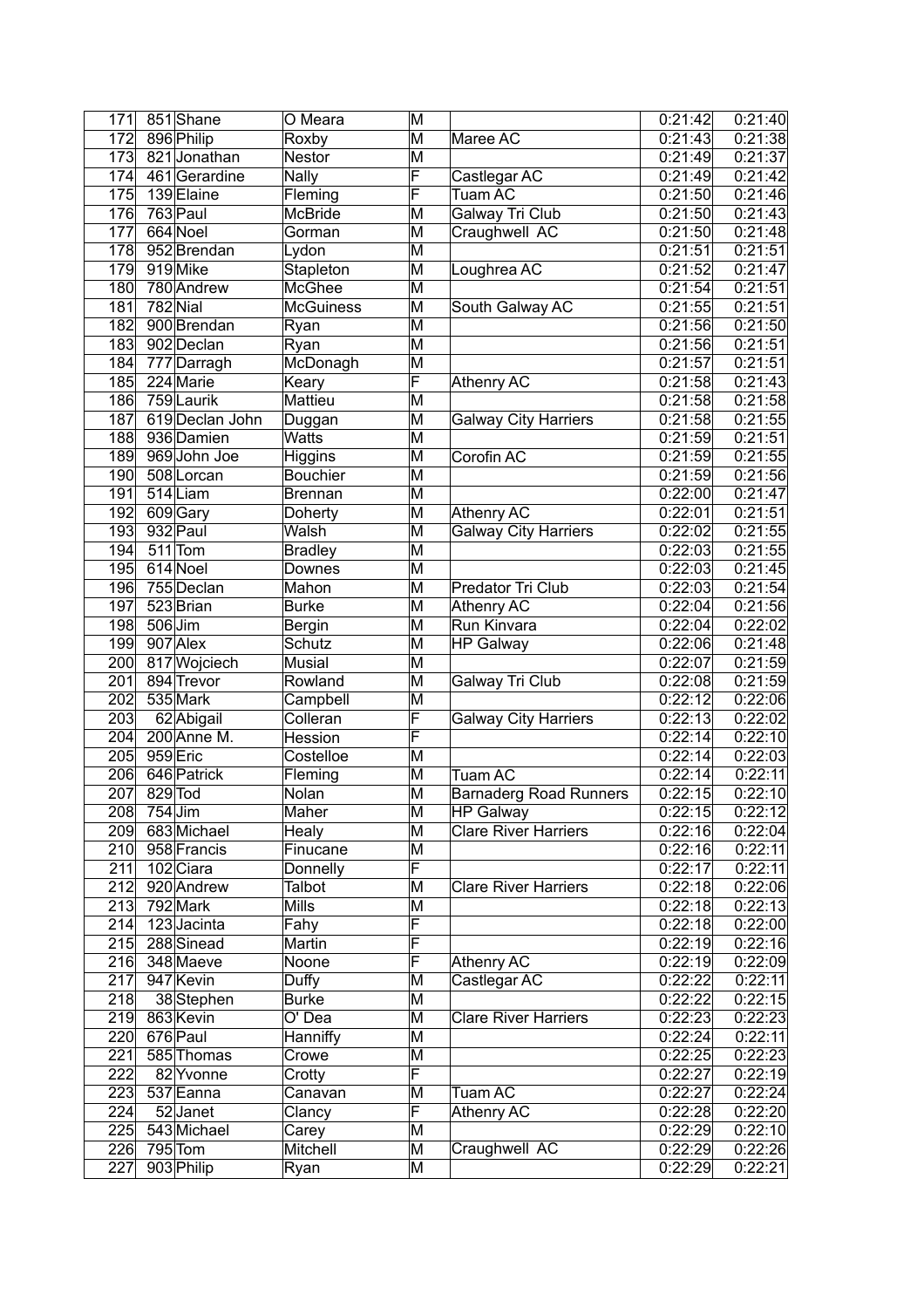| 228              | 856 Killian             | O' Brien       | M                       | Castlegar AC                | 0:22:30              | 0:22:15 |
|------------------|-------------------------|----------------|-------------------------|-----------------------------|----------------------|---------|
| 229              | 549 Stephen             | Casserly       | M                       | Castlegar AC                | 0:22:30              | 0:22:14 |
| $\overline{2}30$ | 584 Alan                | Cronin         | M                       |                             | 0:22:31              | 0:22:11 |
| 231              | 677 David               | Hardiman       | M                       |                             | 0:22:33              | 0:22:27 |
| 232              | 651 Stephen             | Foy            | M                       |                             | 0:22:34              | 0:22:13 |
| 233              | 886 John                | Quinlivan      | M                       | Maree AC                    | 0:22:35              | 0:22:24 |
| 234              | 786 Anthony             | McMahon        | M                       |                             | 0:22:39              | 0:22:32 |
| 235              | 404 Mary                | Rohan          | F                       | <b>Athenry AC</b>           | 0:22:40              | 0:22:33 |
| 236              | 554 Gerard              | Clery          | M                       | Predator Tri Club           | 0:22:41              | 0:22:31 |
| 237              | 451 Emer                | Whyte          | F                       | <b>Galway City Harriers</b> | 0:22:42              | 0:22:30 |
| 238              | 269 Chloe               | Lemahieu       | F                       |                             | 0:22:44              | 0:22:42 |
| 239              | 107 Fiona               | Doughan        | F                       | <b>Athenry AC</b>           | 0:22:44              | 0:22:34 |
| 240              | 570 Shane               | Conneely       | M                       |                             | 0:22:45              | 0:22:33 |
| $\overline{241}$ | 934 Mirko               | Warnke         | M                       | Marathon Club Ireland       | 0:22:45              | 0:22:39 |
| $\overline{242}$ | 67 Nicola               | Condon         | F                       | <b>Athenry AC</b>           | 0:22:46              | 0:22:41 |
| $\overline{243}$ | 838 Eoin                | Ó Conghaile    | M                       | <b>HP Galway</b>            | 0:22:50              | 0:22:45 |
| 244              | 926 Tommy               | Varden         | M                       | Tuam AC                     | 0:22:53              | 0:22:45 |
| 245              | 939 Eoin                | White          | M                       |                             | 0:22:53              | 0:22:32 |
| 246              | 839 Hayden              | O Connell      | M                       |                             | 0:22:53              | 0:22:50 |
| 247              | 53 Julianne             | Clarke         | F                       |                             | 0:22:54              | 0:22:50 |
| 248              | 640 Patrick             | Flaherty       | M                       | <b>HP Galway</b>            | 0:22:55              | 0:22:47 |
| 249              | 294 Angela              | McCluskey      | F                       | <b>Galway City Harriers</b> | 0:22:55              | 0:22:44 |
| 250              | 703 Simon               | Iwasaki        | M                       | <b>HP Galway</b>            | 0:22:56              | 0:22:51 |
| 251              | 605 Aidan               | Dillon         | M                       | <b>HP Galway</b>            | 0:22:56              | 0:22:56 |
| 252              | 385Linda                | Porter         | F                       | Craughwell AC               | 0:22:57              | 0:22:43 |
| 253              | 941 Ronan               | Wood           | M                       |                             | 0:22:57              | 0:22:52 |
| 254              | 805 David               | Moran          | M                       |                             | 0:22:58              | 0:22:46 |
| 255              | 864 Brian               | O' Donnell     | M                       | <b>Athenry AC</b>           | 0:22:59              | 0:22:53 |
| 256              | 507 Norman              | <b>Black</b>   | M                       |                             | 0:23:00              | 0:22:51 |
| $\overline{257}$ | 968 Neville             | Hynes          | M                       |                             | 0:23:00              | 0:22:45 |
| 258              | 590 Niall               | Daly           | M                       | <b>Galway City Harriers</b> | 0:23:00              | 0:22:46 |
| 259              | $264$ M $\tilde{A}$ ire | Leader         | $\overline{\mathsf{F}}$ | <b>Athenry AC</b>           | 0:23:01              | 0:22:52 |
| 260              | 611 Fergus              | Donnellan      | M                       | <b>HP Galway</b>            | 0:23:03              | 0:22:43 |
| 261              | 891John                 | Reddington     | M                       | Loughrea AC                 | $\overline{0:}23:04$ | 0:22:58 |
| 262              | 560 Karol               | Collins        | M                       |                             | 0:23:05              | 0:22:50 |
| 263              | 551 Brian               | Clancy         | M                       | Galway Tri Club             | 0:23:05              | 0:22:49 |
| 264              | 213 Bridget             | Jacobsen       | F                       | <b>Galway City Harriers</b> | 0:23:05              | 0:22:54 |
| 265              | 101 Melanie             | Donnellan      | F                       |                             | 0:23:08              | 0:23:01 |
| 266              | 316 Maura               | Meenaghan      | $\overline{\mathsf{F}}$ | <b>Tuam AC</b>              | 0:23:09              | 0:23:03 |
| 267              | 576 Peter               | Corrigan       | M                       | <b>Clare River Harriers</b> | 0:23:09              | 0:23:05 |
| 268              | 809 Fergus              | <b>Mullins</b> | M                       | Predator Tri Club           | 0:23:10              | 0:22:59 |
| 269              | 464 Mairead             | <b>Blake</b>   | F                       | <b>Athenry AC</b>           | 0:23:11              | 0:23:00 |
| 270              | 938 Ferdy               | Whelan         | M                       | Loughrea AC                 | 0:23:12              | 0:23:04 |
| 271              | 738 Barry               | Leenane        | M                       |                             | 0:23:13              | 0:23:02 |
| 272              | 875Liam                 | O' Shaughnessy | M                       |                             | 0:23:13              | 0:22:49 |
| 273              | 593 Keith               | Davies         | M                       |                             | 0:23:15              | 0:23:08 |
| 274              | 79Geraldine             | Cronnelly      | F                       | Athenry AC                  | 0:23:17              | 0:23:04 |
| 275              | 502 Darragh             | <b>Bailey</b>  | M                       | <b>HP Galway</b>            | 0:23:17              | 0:23:09 |
| 276              | 628 Noel                | Fahy           | M                       | South Galway AC             | 0:23:18              | 0:23:04 |
| 277              | 437 Avril               | Tully          | F                       |                             | 0:23:20              | 0:23:14 |
| 278              | 358 Emer                | O Mahony       | F                       |                             | 0:23:21              | 0:23:14 |
| 279              | 752 Philip              | Magnier        | M                       | Athenry AC                  | 0:23:22              | 0:23:18 |
| 280              | 190 Irene               | Headd          | F                       | South Galway AC             | 0:23:22              | 0:23:09 |
| 281              | 650 Martin              | Fortune        | M                       |                             | 0:23:23              | 0:23:06 |
| 282              | 648 Patrick             | Foley          | M                       | Predator Tri Club           | 0:23:24              | 0:23:18 |
| 283              | 729 Gary                | Larkin         | M                       |                             | 0:23:25              | 0:23:14 |
| 284              | 627 John                | Fahy           | M                       |                             | 0:23:25              | 0:23:16 |
|                  |                         |                |                         |                             |                      |         |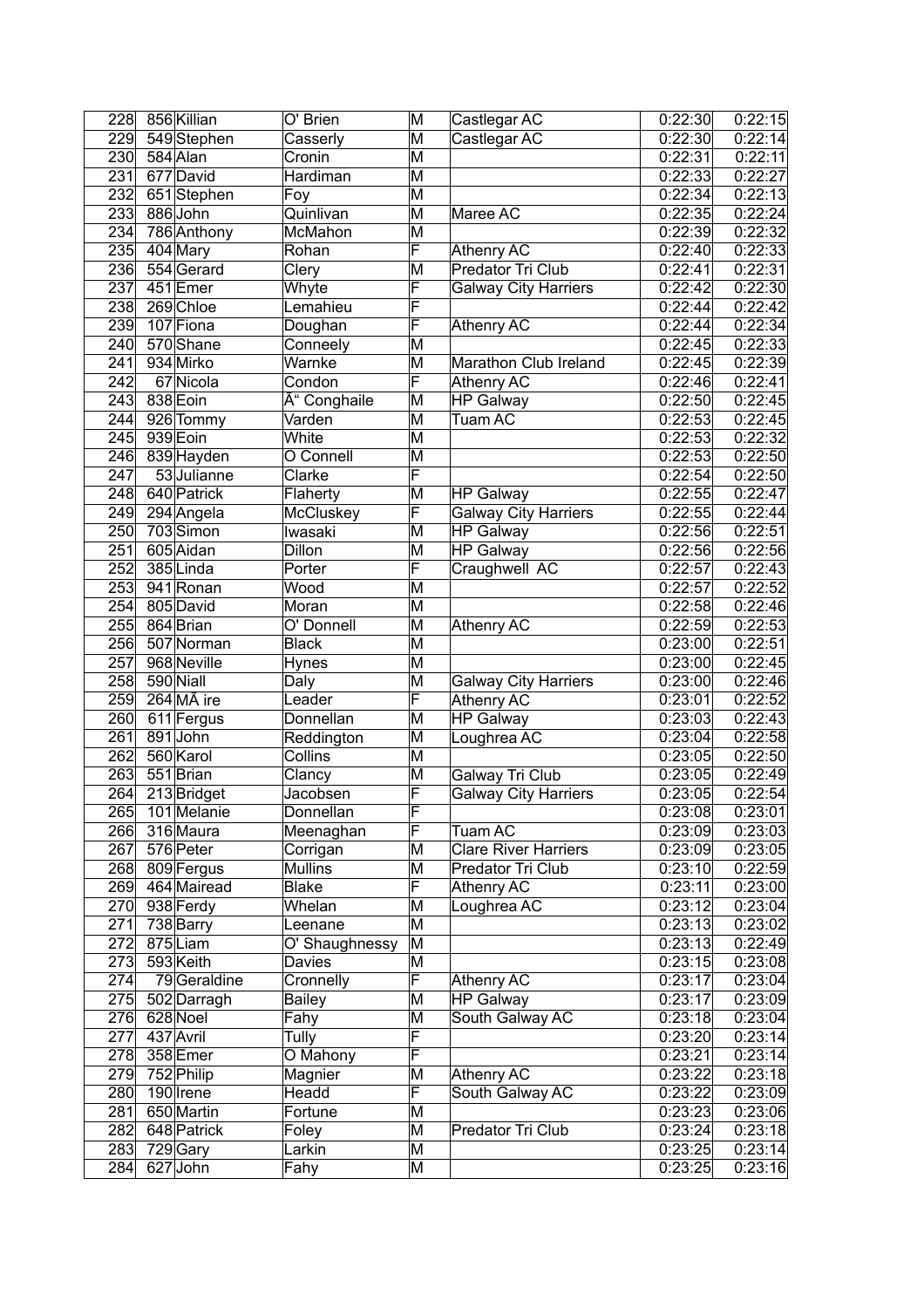| 285              |           | 704 Trevor                | Jennings            | M      |                               | 0:23:27            | 0:23:13            |
|------------------|-----------|---------------------------|---------------------|--------|-------------------------------|--------------------|--------------------|
| 286              |           | 645 John                  | Flattery            | M      |                               | 0:23:29            | 0:23:15            |
| 287              | $842$ Pat |                           | O Donnell           | M      |                               | 0:23:31            | 0:23:31            |
| 288              |           | 166 Aideen                | Gilchrist           | F      |                               | 0:23:31            | 0:23:27            |
| 289              |           | 112 Maria                 | Duddy               | F      | <b>Galway City Harriers</b>   | 0:23:31            | 0:23:15            |
| 290              |           | 424 Orla                  | <b>Stevens</b>      | F      | <b>Athenry AC</b>             | 0:23:32            | 0:23:23            |
| 291              |           | 170 Cara                  | Gleeson             | F      | Galway Tri Club               | 0:23:34            | 0:23:27            |
| 292              |           | 698 Joe                   | Hyland              | M      |                               | 0:23:34            | 0:23:23            |
| 293              | 503 T     |                           | <b>Beatty</b>       | M      | Loughrea AC                   | 0:23:34            | 0:23:25            |
| 294              |           | 322 Petrina               | Mitchell            | F      |                               | 0:23:36            | 0:23:30            |
| 295              |           | 379 Claire                | O' Sullivan         | F      |                               | 0:23:37            | 0:23:24            |
| 296              |           | 542 William               | Cannon              | M      | Craughwell AC                 | 0:23:37            | 0:23:30            |
| 297              |           | 276 Anne                  | Lyng                | F      | <b>Athenry AC</b>             | 0:23:38            | 0:23:24            |
| 298              |           | 194 Josephine             | Heffernan           | F      |                               | 0:23:38            | 0:23:36            |
| 299              |           | 630 Tony                  | Fahy                | M      | <b>Galway City Harriers</b>   | 0:23:38            | 0:23:31            |
| 300              |           | 222 Catherine             | <b>Keane Murphy</b> | F      | <b>Galway City Harriers</b>   | 0:23:38            | 0:23:35            |
| $\overline{301}$ |           | 533 Enda                  | Callanan            | M      | Loughrea AC                   | 0:23:43            | 0:23:37            |
| 302              |           | 241 Sinead                | Keogh               | F      | <b>Athenry AC</b>             | 0:23:45            | 0:23:36            |
| 303              |           | 629 Tadhg                 | Fahy                | M      | Loughrea AC                   | 0:23:46            | 0:23:36            |
| 304              |           | $725$ Tom                 | Kilgarriff          | M      | <b>HP Galway</b>              | 0:23:47            | 0:23:43            |
| 305              |           | 19 Patricia               | Boyle               | F      |                               | 0:23:48            | 0:23:41            |
| 306              |           | 741 Martin                | Lennon              | M      | East Galway AC                | 0:23:49            | 0:23:34            |
| 307              |           | 6Aishling                 | <b>Barrett</b>      | F      | <b>Athenry AC</b>             | 0:23:51            | 0:23:47            |
| 308              |           | 796 Alanna                | Molloy              | M      |                               | 0:23:54            | 0:23:47            |
| 309              |           | 248 Linda                 | Kilkelly            | F      |                               | 0:23:54            | 0:23:44            |
| 310              |           | 963 Declan                | Varley              | M      |                               | 0:23:55            | 0:23:44            |
| 311              |           | 265 Esther                | Leahy               | F      | Athenry AC                    | 0:23:56            | 0:23:50            |
| 312              |           | 712 Mark                  | Keane               | M      | East Galway AC                | 0:23:57            | 0:23:43            |
| 313              |           | 768 Robert                | McConkey            | M      |                               | 0:24:00            | 0:23:42            |
| 314              |           | 150Lorna                  | Freeman             | F      | <b>Athenry AC</b>             | 0:24:00            | 0:23:49            |
| 315              |           | 510 Tomas                 | Boyle               | M      |                               | 0:24:01            | 0:23:55            |
| 316              |           | $233$ Orla                | Kelly               | F      |                               | 0:24:01            | 0:23:56            |
| 317              |           | 211 Maeve                 | Hynes               | F      |                               | 0:24:02            | 0:23:42            |
| 318              |           | 881Liam                   | Power               | M      | Galway Tri Club               | 0:24:04            | 0:24:04            |
| 319              |           | 199Joanne                 | Henry               | F      | Run Kinvara                   | 0:24:04            | 0:23:50            |
| 320              |           | 905 Aonghus               | Sammin              | M      | <b>Galway City Harriers</b>   | 0:24:04            | 0:23:40            |
| 321              |           | 631 Derek                 | Fanning             | M      | Tuam AC                       | 0:24:07            | 0:23:43            |
| 322              |           | 659 Tim                   | Geraghty            | M      | <b>Galway City Harriers</b>   | 0:24:07            | 0:23:54            |
| 323              |           | 466 Grainne               | Ni Fhatharta        | F      | <b>Galway City Harriers</b>   | 0:24:09            | 0:24:02            |
| 324              |           | 776 Thomas                | McDonagh            | М      |                               | 0:24:10            | 0:24:02            |
| 325              |           | 697 Richie                | Humphreys           | M      | Athenry AC                    | 0:24:14            | 0:23:57            |
| 326              |           | 603 Kevin                 | Devane              | M      | Athenry AC                    | 0:24:14            | 0:24:01            |
| 327              |           | 282 Pamela                | Mahony              | F      | <b>Barnaderg Road Runners</b> | 0:24:14            | 0:24:06            |
| 328              |           | 798 Gearoid               | Moloney             | M      |                               | 0:24:20            | 0:24:05            |
| 329              |           | 377 Niamh                 | O' Regan            | F      | <b>Galway City Harriers</b>   | 0:24:21            | 0:24:07            |
| 330              |           | 426 Mairead               | Sullivan            | F      | Athenry AC                    | 0:24:21            | 0:24:07            |
| 331              |           | 35 Chris                  | <b>Burke</b>        | F      |                               | 0:24:22            | 0:24:15            |
| 332              |           | 131 Fiona Patricia        | Fitzgerald          | F      | <b>Galway City Harriers</b>   | 0:24:25            | 0:24:18            |
| 333              |           | 43 Brighid                | Cannon              | F      | <b>Athenry AC</b>             | 0:24:26            | 0:24:13            |
| 334              |           | 971 William               | Geraghty            | Μ<br>F |                               | 0:24:26            | 0:24:18            |
| 335<br>336       |           | 390 Dee<br>458 Anne-Marie | Quinn<br>Wwalsh     | F      | <b>Athenry AC</b>             | 0:24:27            | 0:23:54            |
| 337              |           | 874 Fergal                | O' Malley           | M      | Tuam AC                       | 0:24:28<br>0:24:30 | 0:24:08<br>0:24:20 |
| 338              |           | 378 Sabrina               | O' Regan            | F      | Loughrea AC                   | 0:24:30            | 0:24:16            |
| 339              |           | 548 Micheal               | Casey               | M      |                               | 0:24:30            | 0:24:07            |
| 340              |           | 827 Kevin                 | Nolan               | М      |                               | 0:24:31            | 0:24:23            |
| 341              |           | 350 Therese               | Noone               | F      | <b>Athenry AC</b>             | 0:24:31            | 0:24:28            |
|                  |           |                           |                     |        |                               |                    |                    |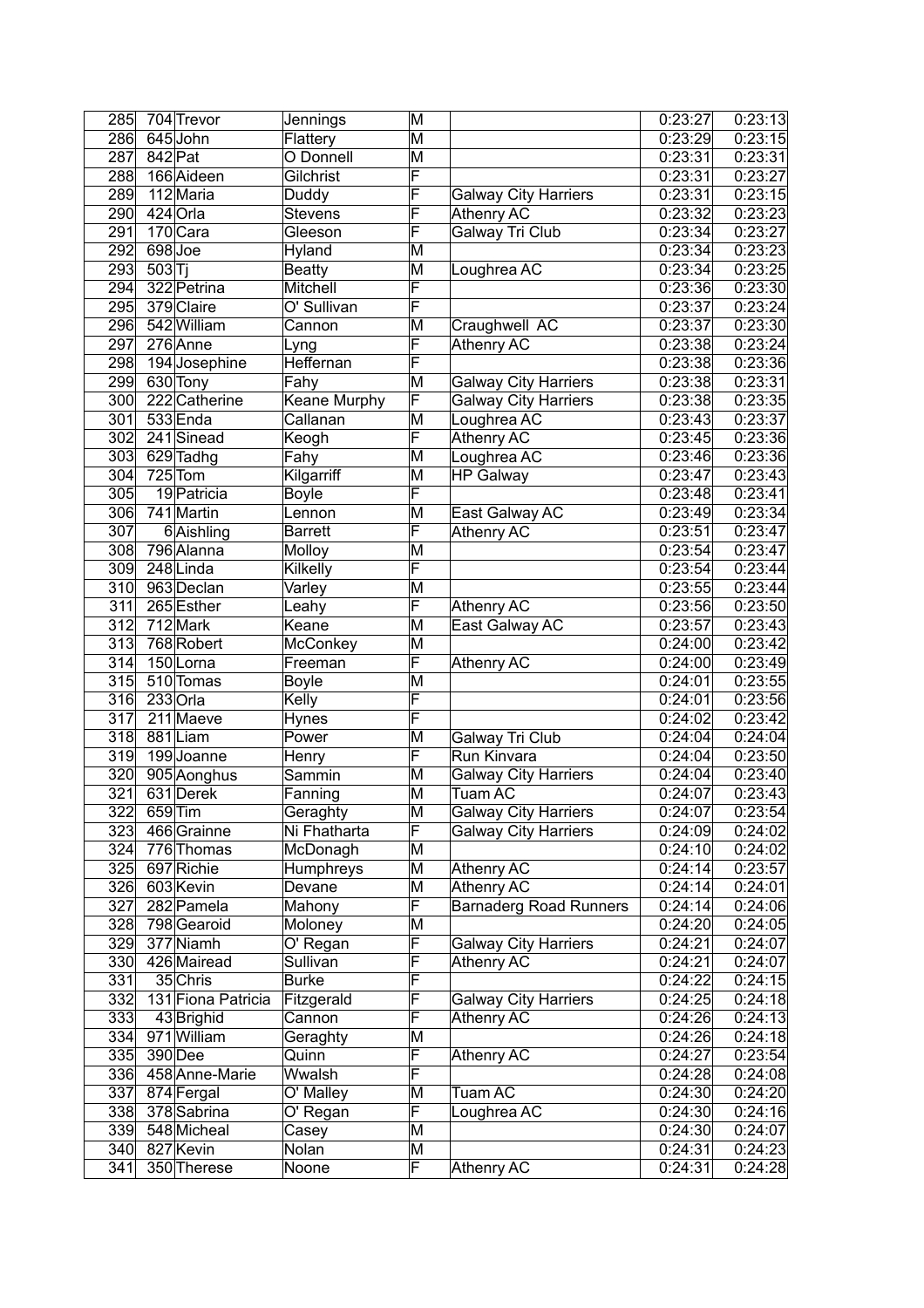| 342              |         | 292 Marie     | <b>McCarthy</b>   | F                       | <b>Athenry AC</b>           | 0:24:33 | 0:24:28 |
|------------------|---------|---------------|-------------------|-------------------------|-----------------------------|---------|---------|
| 343              |         | 807 Paul      | Moran             | $\overline{\mathsf{M}}$ |                             | 0:24:36 | 0:24:18 |
| 344              |         | 675 Declan    | Hanniffy          | M                       |                             | 0:24:37 | 0:24:28 |
| 345              |         | 76 Ann        | Cormican          | F                       | <b>Galway City Harriers</b> | 0:24:38 | 0:24:31 |
| 346              |         | 577 Nick      | Cosgrave          | M                       |                             | 0:24:39 | 0:24:15 |
| 347              |         | 746 Noel      | Lowry             | M                       |                             | 0:24:39 | 0:24:17 |
| 348              |         | 258 Michelle  | Kyne              | F                       |                             | 0:24:39 | 0:24:29 |
| 349              |         | 304 Linda     | <b>McGuinness</b> | F                       |                             | 0:24:40 | 0:24:31 |
| 350              |         | 48 Stella     | Carty             | F                       | Loughrea AC                 | 0:24:41 | 0:24:25 |
| 351              |         | 245 Joanna    | Kiely             | F                       | <b>Tuam AC</b>              | 0:24:43 | 0:24:29 |
| 352              |         | 865 David     | O' Flaherty       | М                       | <b>HP Galway</b>            | 0:24:44 | 0:24:37 |
| 353              |         | 295 Orla      | McCluskey         | F                       | <b>Athenry AC</b>           | 0:24:45 | 0:24:23 |
| 354              |         | 455 Annette   | Wilson            | F                       |                             | 0:24:45 | 0:24:23 |
| 355              |         | 793 Michael   | Mitchell          | M                       |                             | 0:24:45 | 0:24:39 |
| 356              |         | 647 Gerry     | Fogarty           | M                       | Maree AC                    | 0:24:46 | 0:24:37 |
| 357              |         | 260 Donna     | Lane              | F                       | <b>Athenry AC</b>           | 0:24:51 | 0:24:38 |
| 358              |         | 235 Sheila    | Kelly             | F                       | <b>Athenry AC</b>           | 0:24:51 | 0:24:34 |
| 359              |         | 223 Eimear    | Keary             | F                       |                             | 0:24:53 | 0:24:38 |
| 360              |         | 187Deirdre    | Hardiman          | F                       |                             | 0:24:56 | 0:24:50 |
| 361              |         | $961$ Ray     | Foley             | M                       |                             | 0:24:59 | 0:24:42 |
| 362              |         | 271 Gearoidin | Leonard           | F                       |                             | 0:25:00 | 0:24:35 |
| 363              |         | 162Brenda     | Gavin             | F                       | <b>Galway City Harriers</b> | 0:25:00 | 0:24:53 |
| 364              |         | 33 Emily      | <b>Bruton</b>     | F                       |                             | 0:25:01 | 0:24:53 |
| 365              |         | 68 Elaine     |                   | F                       |                             | 0:25:02 | 0:24:45 |
| 366              |         |               | Conmy             | M                       |                             |         | 0:24:43 |
|                  |         | 707 Tony      | Jordan            |                         | Maree AC                    | 0:25:04 |         |
| 367              |         | 921 Chris     | Talbot            | M                       |                             | 0:25:04 | 0:24:44 |
| 368              |         | 908John       | Scroope           | M                       |                             | 0:25:04 | 0:24:56 |
| 369              |         | 312 Angela    | McManaman         | F                       | <b>Athenry AC</b>           | 0:25:05 | 0:25:01 |
| 370              |         | 250 Aisling   | Killilea          | F                       |                             | 0:25:05 | 0:24:47 |
| 371              |         | 705 Conor     | Jennings          | M                       |                             | 0:25:09 | 0:24:52 |
| 372              |         | 289 Aisling   | Martyn            | F                       | Maree AC                    | 0:25:10 | 0:24:56 |
| $\overline{373}$ |         | 899 Roger     | Rushe             | M                       | Tuam AC                     | 0:25:11 | 0:25:10 |
| 374              |         | 293 Niamh     | McCarthy          | F                       |                             | 0:25:12 | 0:24:54 |
| 375              |         | 389 Christina | Quinn             | F                       |                             | 0:25:13 | 0:25:01 |
| 376              |         | 376 Charlotte | O' Regan          | F                       | Loughrea AC                 | 0:25:15 | 0:25:01 |
| 377              |         | 37 Pauline    | <b>Burke</b>      | F                       | Craughwell AC               | 0:25:16 | 0:25:04 |
| 378              |         | 262Grace      | Lavelle           | F                       |                             | 0:25:17 | 0:24:59 |
| 379              |         | 80 Marie      | Cronnelly         | $\overline{\mathsf{F}}$ | <b>Athenry AC</b>           | 0:25:19 | 0:25:06 |
| 380              |         | 810John       | <b>Mullins</b>    | M                       |                             | 0:25:21 | 0:25:04 |
| 381              |         | 735 Eamon     | Leahy             | M                       |                             | 0:25:22 | 0:25:14 |
| 382              |         | 335 Niamh     | Murphy            | F                       |                             | 0:25:23 | 0:25:09 |
| 383              | 351 Ali |               | Nugent            | F                       |                             | 0:25:23 | 0:25:10 |
| 384              |         | 96 Aine       | Dillon            | F                       | South Galway AC             | 0:25:24 | 0:24:53 |
| 385              |         | 473 Audrey    | Greaney           | $\overline{\mathsf{F}}$ |                             | 0:25:25 | 0:25:25 |
| 386              |         | 607 James     | Diviney           | M                       | Craughwell AC               | 0:25:26 | 0:25:12 |
| 387              |         | 158 Elaine    | Gantly            | F                       |                             | 0:25:29 | 0:25:16 |
| 388              |         | 564 Fergal    | Connaire          | Μ                       | Loughrea AC                 | 0:25:30 | 0:25:18 |
| 389              |         | 154 Colleen   | Gallagher         | F                       | East Galway AC              | 0:25:32 | 0:25:27 |
| 390              |         | 39 Marion     | <b>Byrnes</b>     | $\overline{\mathsf{F}}$ | Maree AC                    | 0:25:33 | 0:25:23 |
| 391              |         | 555 Sean      | Colins            | M                       | Run Kinvara                 | 0:25:34 | 0:25:32 |
| 392              |         | 86 Noreen     | Cullinan          | F                       |                             | 0:25:36 | 0:25:27 |
| 393              |         | 760 Colm      | McAllen           | M                       | Craughwell AC               | 0:25:37 | 0:25:26 |
| 394              |         | 541 Brendan   | Canning           | Μ                       |                             | 0:25:38 | 0:25:25 |
| 395              |         | 306 Edel      | McHale            | F                       | Galway Tri Club             | 0:25:40 | 0:25:35 |
| 396              |         | 582 Philip    | Cribbin           | M                       | <b>Clare River Harriers</b> | 0:25:41 | 0:25:29 |
| 397              |         | 29 Marie      | <b>Browne</b>     | F                       |                             | 0:25:41 | 0:25:20 |
| 398              |         | 826 Frank     | Nolan             | М                       |                             | 0:25:41 | 0:25:15 |
|                  |         |               |                   |                         |                             |         |         |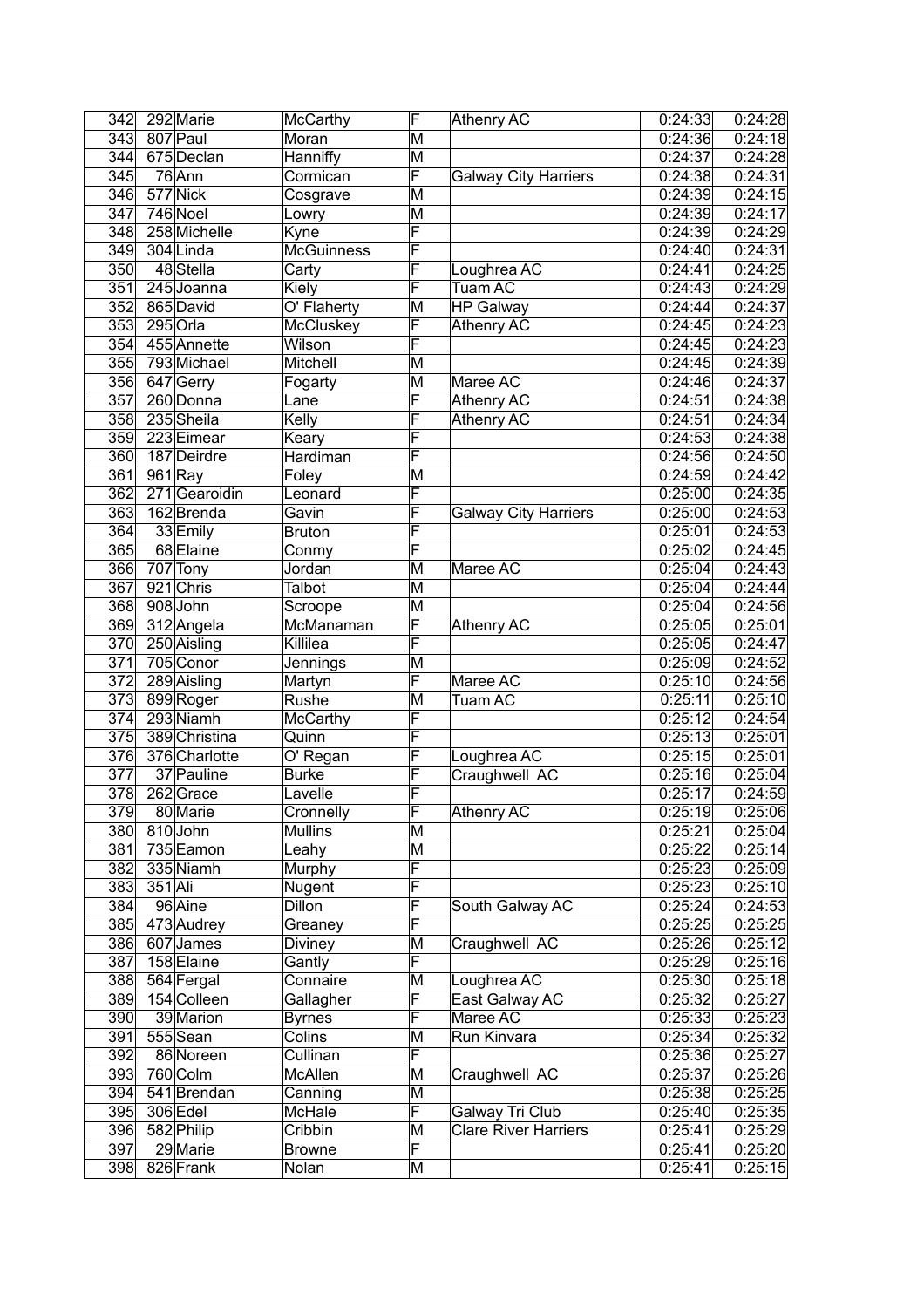| 399              |         | 56 Triona      | Cleary           | F                       | Loughrea AC                   | 0:25:44 | 0:25:41 |
|------------------|---------|----------------|------------------|-------------------------|-------------------------------|---------|---------|
| 400              |         | 562 Malachy    | Conlon           | M                       | <b>Athenry AC</b>             | 0:25:45 | 0:25:21 |
| 401              |         | 692 Donall     | Hoebler          | M                       |                               | 0:25:46 | 0:25:26 |
| 402              |         | 93 Olivia      | Deely            | F                       | Loughrea AC                   | 0:25:48 | 0:25:35 |
| 403              |         | 824 Tom        | Newman           | M                       | <b>HP Galway</b>              | 0:25:48 | 0:25:43 |
| 404              |         | 230 Fiona      | Kelly            | F                       | Craughwell AC                 | 0:25:49 | 0:25:38 |
| 405              |         | 815 Ross       | Murphy           | M                       |                               | 0:25:49 | 0:25:39 |
| 406              |         | 518 Eoin       | <b>Brown</b>     | M                       |                               | 0:25:50 | 0:25:34 |
| 407              |         | 36 Nuala       | <b>Burke</b>     | F                       |                               | 0:25:51 | 0:25:25 |
| 408              |         | 180 Helen      | Hallinan         | F                       | Craughwell AC                 | 0:25:52 | 0:25:42 |
| 409              |         | 814 John       | Murphy           | M                       |                               | 0:25:53 | 0:25:42 |
| 410              |         | $25$ Liz       | <b>Broderick</b> | F                       | <b>Athenry AC</b>             | 0:25:53 | 0:25:38 |
| 411              |         | 197 Marie      | Hennelly         | F                       |                               | 0:25:54 | 0:25:38 |
| 412              |         | 380 Sally      | O' Sullivan      | F                       |                               | 0:25:55 | 0:25:37 |
| 413              |         | 581 Padhraig   | Coyne            | M                       |                               | 0:25:55 | 0:25:31 |
| 414              |         | 371Jean        | O' Grady         | F                       |                               | 0:25:56 | 0:25:38 |
| 415              |         | 88 Margaret    | Cunningham       | F                       |                               | 0:25:56 | 0:25:29 |
| 416              |         | $217$ Edel     | Kavanagh         | F                       | Craughwell AC                 |         |         |
|                  |         |                |                  |                         |                               | 0:25:57 | 0:25:31 |
| 417              |         | 419 Claire     | Sheields         | F                       |                               | 0:25:57 | 0:25:40 |
| $\overline{418}$ |         | 208 Angelina   | Hynes            | F                       |                               | 0:25:59 | 0:25:40 |
| 419              |         | 13 Eithne      | Bermingham       | F                       |                               | 0:25:59 | 0:25:44 |
| 420              |         | 618 Cathal     | Duffy            | M                       | <b>Athenry AC</b>             | 0:26:02 | 0:25:38 |
| 421              |         | 465 Claire     | Dempsey          | F                       |                               | 0:26:03 | 0:25:51 |
| 422              |         | 148 Dearbhla   | Frain            | F                       |                               | 0:26:04 | 0:25:55 |
| 423              |         | 657 Vincent    | Garvey           | M                       | <b>HP Galway</b>              | 0:26:04 | 0:25:38 |
| 424              |         | 12 Carmel      | Bergin           | F                       |                               | 0:26:05 | 0:25:48 |
| 425              |         | 279 Caoimhe    | Madden           | F                       | <b>Athenry AC</b>             | 0:26:05 | 0:25:54 |
| 426              |         | 11 Patti-Ann   | <b>Beirne</b>    | F                       | Maree AC                      | 0:26:07 | 0:25:51 |
| 427              |         | 252 Niamh      | Killilea         | F                       |                               | 0:26:07 | 0:25:49 |
| 428              |         | 571 Keith      | Connolly         | M                       | Galway Tri Club               | 0:26:08 | 0:25:48 |
| 429              |         | 337 Fiona      | Murray           | F                       | <b>Tuam AC</b>                | 0:26:08 | 0:25:52 |
| 430              |         | 449 Dorcas     | Whitney          | F                       | Maree AC                      | 0:26:10 | 0:26:03 |
| 431              | 516 lan |                | <b>Broderick</b> | M                       |                               | 0:26:11 | 0:25:52 |
| 432              |         | 145 Martina    | Forde            | F                       |                               | 0:26:12 | 0:25:52 |
| 433              |         | 273 Cora       | Loftus           | F                       | <b>Barnaderg Road Runners</b> | 0:26:12 | 0:26:08 |
| 434              |         | 193 Amanda     | Heaney           | F                       |                               | 0:26:12 | 0:25:55 |
| 435              |         | 432 Michelle   | Tighe            | F                       |                               | 0:26:14 | 0:25:57 |
| 436              |         | 861 James      | O' Dea           | $\overline{\mathsf{M}}$ |                               | 0:26:14 | 0:26:07 |
| 437              |         | 879Shaun       | Porter           | M                       |                               | 0:26:15 | 0:25:51 |
| 438              |         | 281 Mairead    | Madden           | $\overline{\mathsf{F}}$ |                               | 0:26:17 | 0:26:00 |
| 439              |         | 7Louise        | <b>Barrett</b>   | $\overline{\mathsf{F}}$ |                               | 0:26:18 | 0:25:56 |
| 440              |         | 454 Marguerite | Wilkinson        | $\overline{F}$          | Athenry AC                    | 0:26:20 | 0:26:06 |
| 441              |         | 251 Fidelma    | Killilea         | F                       | Corofin AC                    | 0:26:20 | 0:26:10 |
| 442              |         | 519 Feilim     | <b>Brown</b>     | M                       |                               | 0:26:20 | 0:26:04 |
| 443              |         | 81 Lorraine    | Cronnolly        | F                       |                               | 0:26:22 | 0:25:57 |
| 444              |         | 277 Jacquie    |                  | F                       | Athenry AC                    | 0:26:24 | 0:26:09 |
| 445              |         | 825 Enda       | Lynskey<br>Nolan | M                       |                               | 0:26:25 | 0:26:04 |
|                  |         |                |                  |                         |                               |         |         |
| 446              |         | 599John        | Deely            | M                       |                               | 0:26:31 | 0:26:18 |
| 447              |         | $405$ Ann      | Ronan            | $\overline{\mathsf{F}}$ | Tuam AC                       | 0:26:32 | 0:26:26 |
| 448              |         | 608 Sean       | Diviney          | M                       | <b>HP Galway</b>              | 0:26:34 | 0:26:11 |
| 449              |         | 715Shane       | Keane            | M                       | East Galway AC                | 0:26:36 | 0:26:21 |
| 450              |         | 14 Evelyn      | Birmingham       | $\overline{\mathsf{F}}$ |                               | 0:26:37 | 0:26:18 |
| 451              |         | 694 Mike       | Holland          | M                       |                               | 0:26:37 | 0:26:28 |
| 452              |         | 403 Bernie     | Rogers           | $\overline{\mathsf{F}}$ | Ballinasloe road runners      | 0:26:37 | 0:26:30 |
| 453              |         | $411$ Kim      | Ryan             | F                       |                               | 0:26:38 | 0:26:34 |
| 454              |         | 156 Trina      | Galvin           | F                       |                               | 0:26:39 | 0:26:28 |
| 455              |         | 149 Yvonne     | Francis          | $\overline{\mathsf{F}}$ |                               | 0:26:39 | 0:26:25 |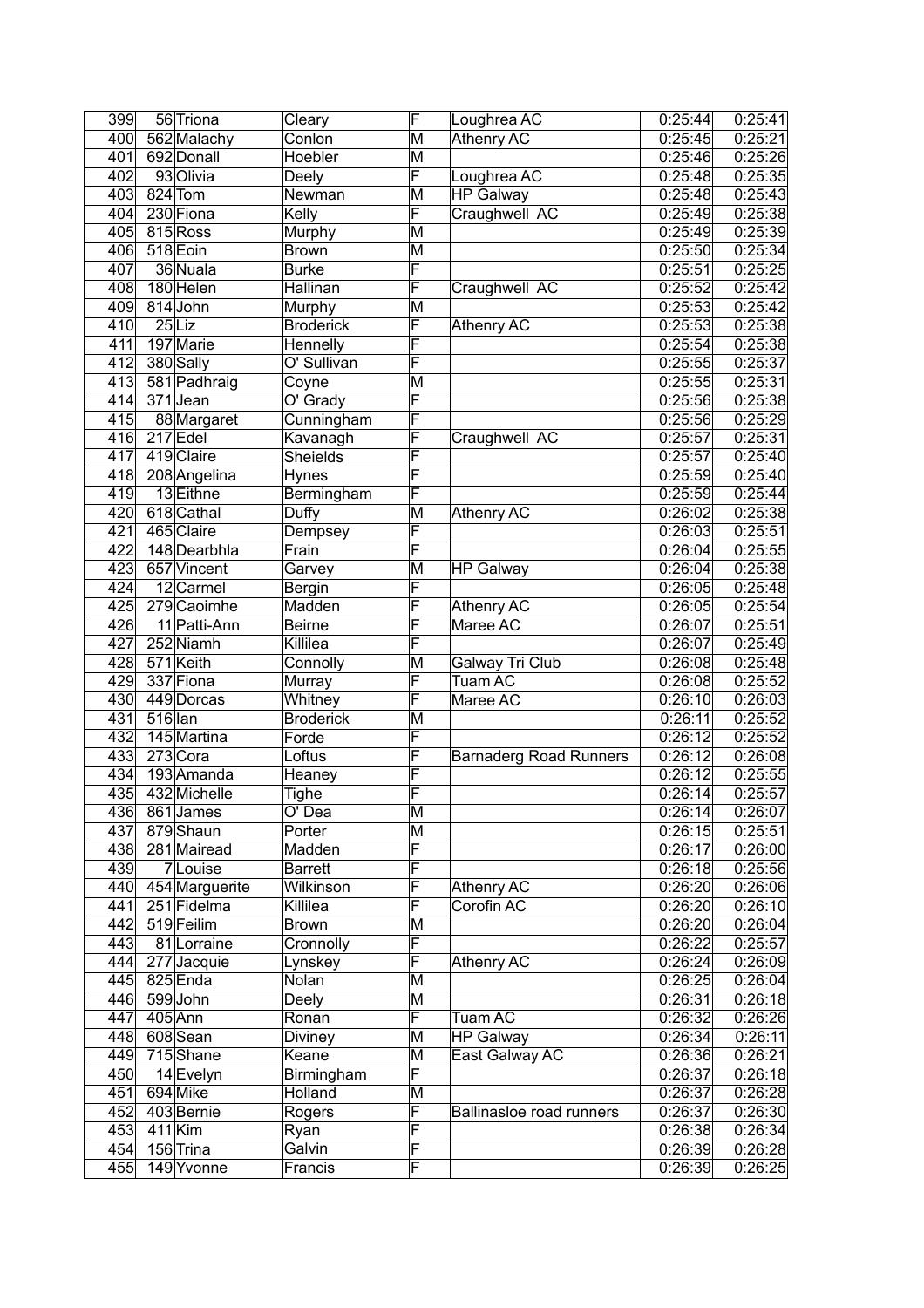| 456 |         | 915 Brian                   | Somers                        | M                       |                             | 0:26:40            | 0:26:18            |
|-----|---------|-----------------------------|-------------------------------|-------------------------|-----------------------------|--------------------|--------------------|
| 457 |         | 912John                     | $\overline{\mathsf{S}}$ malle | M                       | <b>HP Galway</b>            | 0:26:43            | 0:26:21            |
| 458 |         | 285 Jane                    | Mangan                        | F                       | <b>Athenry AC</b>           | 0:26:44            | 0:26:29            |
| 459 |         | 266 Frances                 | Leahy                         | F                       | <b>Athenry AC</b>           | 0:26:44            | 0:26:30            |
| 460 |         | 365 Alma                    | O' Connell                    | F                       |                             | 0:26:44            | 0:26:20            |
| 461 |         | 173 Sharon                  | Gordon                        | F                       |                             | 0:26:48            | 0:26:25            |
| 462 |         | 713 Martin                  | Keane                         | M                       | <b>Athenry AC</b>           | 0:26:50            | 0:26:43            |
| 463 |         | 108 Yvonne                  | Dowling                       | F                       | <b>Athenry AC</b>           | 0:26:53            | 0:26:37            |
| 464 |         | 733 David                   | Leahy                         | M                       | Loughrea AC                 | 0:26:53            | 0:26:31            |
| 465 |         | 103 Karen                   | Donoghue                      | F                       |                             | 0:26:54            | 0:26:33            |
| 466 |         | 21Lisa                      | <b>Brady</b>                  | F                       | <b>Tuam AC</b>              | 0:26:54            | 0:26:47            |
| 467 |         | 832 Frank                   | Noone                         | M                       | <b>Athenry AC</b>           | 0.26:59            | 0:26:48            |
| 468 |         | 794 Paul                    | Mitchell                      | M                       | <b>Athenry AC</b>           | 0:27:04            | 0:26:45            |
| 469 |         | 34 Caron                    | <b>Burke</b>                  | F                       | Loughrea AC                 | 0:27:04            | 0:26:52            |
| 470 |         | 412 Maureen                 | Ryan                          | F                       | <b>Athenry AC</b>           | 0:27:05            | 0:26:48            |
| 471 |         | 202 Anne                    | Higgins                       | F                       |                             | 0:27:09            | 0:27:04            |
| 472 |         | 613Liam                     | Doonan                        | M                       |                             | 0:27:09            | 0:26:58            |
| 473 |         | 10 Mary                     | <b>Beatty</b>                 | F                       | <b>Athenry AC</b>           | 0:27:09            | 0:26:56            |
| 474 |         | 446 Aishling                | Ward                          | F                       | Loughrea AC                 | 0:27:10            | 0:26:57            |
| 475 |         | 364 Louise                  | O' Callaghan                  | F                       |                             | 0:27:17            | 0:27:09            |
| 476 |         | 16 Caroline                 | <b>Bodkin</b>                 | F                       | <b>Tuam AC</b>              | 0:27:18            | 0:27:02            |
| 477 |         | 387 Kerry                   | Quinlan                       | F                       |                             | 0:27:20            | 0:27:05            |
| 478 |         | 128 Carol                   | Finn                          | F                       | Craughwell AC               | 0:27:20            | 0:27:01            |
| 479 |         | 429 Karen                   | Sweeney                       | F                       |                             | 0:27:22            | 0:27:09            |
| 480 |         | 129 Marie                   | Finn                          | F                       | <b>Athenry AC</b>           | 0:27:24            | 0:27:06            |
| 481 |         | 140 Hazel                   | Fleming                       | F                       | East Galway AC              | 0:27:27            | 0:27:09            |
| 482 |         | 236 Sinead                  | Kelly                         | F                       | Craughwell AC               | 0:27:29            | 0:27:11            |
| 483 |         | 97 Noreen                   | Doherty                       | F                       |                             | 0:27:29            | 0:27:10            |
| 484 |         | 133 Siobhan                 | Flaherty                      | $\overline{\mathsf{F}}$ | East Galway AC              | 0:27:31            | 0:27:15            |
| 485 | 744 Pat |                             | Long                          | M                       | East Galway AC              | 0:27:33            | 0:27:06            |
| 486 |         | 244 Michelle                | Kerrigan                      | $\overline{\mathsf{F}}$ | Loughrea AC                 | 0:27:34            | 0:27:09            |
| 487 |         | 892 Anthony                 | Redmond                       | M                       |                             | 0:27:35            | 0:27:12            |
| 488 |         | 135 Sinead                  |                               | $\overline{\mathsf{F}}$ |                             | 0:27:35            |                    |
| 489 |         |                             | Flanagan                      | F                       | Loughrea AC                 | 0:27:37            | 0:27:26<br>0:27:20 |
| 490 |         | 320 Caroline<br>83 Caroline | Mitchell                      | F                       | <b>Athenry AC</b>           | 0:27:38            |                    |
| 491 |         | 895 Bradley                 | Crowe<br><b>Rowles</b>        | M                       |                             | 0:27:43            | 0:27:31<br>0:27:18 |
| 492 |         |                             | O' Sullivan                   | $\overline{\mathsf{F}}$ |                             |                    |                    |
| 493 |         | 381 Aisling                 | Duffy                         | $\bar{\mathsf{F}}$      |                             | 0:27:44<br>0:27:46 | 0:27:28<br>0:27:30 |
|     |         | 114 Mairead                 |                               | F                       |                             |                    |                    |
| 494 |         | 196 Natasha                 | Heneghan                      | F                       |                             | 0:27:46            | 0:27:29            |
| 495 |         | 130 Kathryn                 | Finnegan                      |                         |                             | 0:27:50            | 0:27:24            |
| 496 |         | 749 Ciaran                  | Lynch                         | M                       |                             | 0:27:51            | 0:27:32            |
| 497 |         | 207 Marina                  | Hussey                        | F                       | Tuam AC                     | 0:27:52            | 0:27:33            |
| 498 |         | 212 Paula                   | Hynes                         | $\overline{\mathsf{F}}$ |                             | 0:27:53            | 0:27:26            |
| 499 |         | 85 Josephine                | Cullen                        | $\overline{\mathsf{F}}$ | Craughwell AC               | 0:27:54            | 0:27:42            |
| 500 |         | 456 Cheryl                  | Winston                       | $\overline{\mathsf{F}}$ | Athenry AC                  | 0:27:54            | 0:27:35            |
| 501 |         | 699 Gearoid                 | Hynes                         | M                       | <b>HP Galway</b>            | 0:27:58            | 0:27:47            |
| 502 |         | $471$ Tara                  | Lynch                         | F                       |                             | 0:27:59            | 0:27:40            |
| 503 |         | 64 Gillian                  | Collins                       | F                       | <b>Galway City Harriers</b> | 0:28:01            | 0:27:45            |
| 504 |         | 885 Cormac                  | Quillinan                     | M                       |                             | 0:28:03            | 0:27:54            |
| 505 |         | 55 Nicola                   | Cleary                        | F                       |                             | 0:28:03            | 0:27:47            |
| 506 |         | 77 Marie                    | Cotter                        | F                       |                             | 0:28:05            | 0:27:37            |
| 507 |         | 329 Fiona                   | Mulcair                       | F                       |                             | 0:28:08            | 0:28:03            |
| 508 |         | 857 Tony                    | O' Callaghan                  | M                       | Craughwell AC               | 0:28:08            | 0:27:44            |
| 509 |         | 9 Pauline                   | <b>Barrett</b>                | F                       |                             | 0:28:09            | 0:27:44            |
| 510 |         | 243 Karen                   | Kerrigan                      | F                       |                             | 0:28:11            | 0:27:55            |
| 511 |         | 8 Mairead                   | <b>Barrett</b>                | F                       | Craughwell AC               | 0:28:11            | 0:27:57            |
| 512 |         | 367 Evelyn                  | O' Connor                     | F                       | <b>HP Galway</b>            | 0:28:14            | 0:27:58            |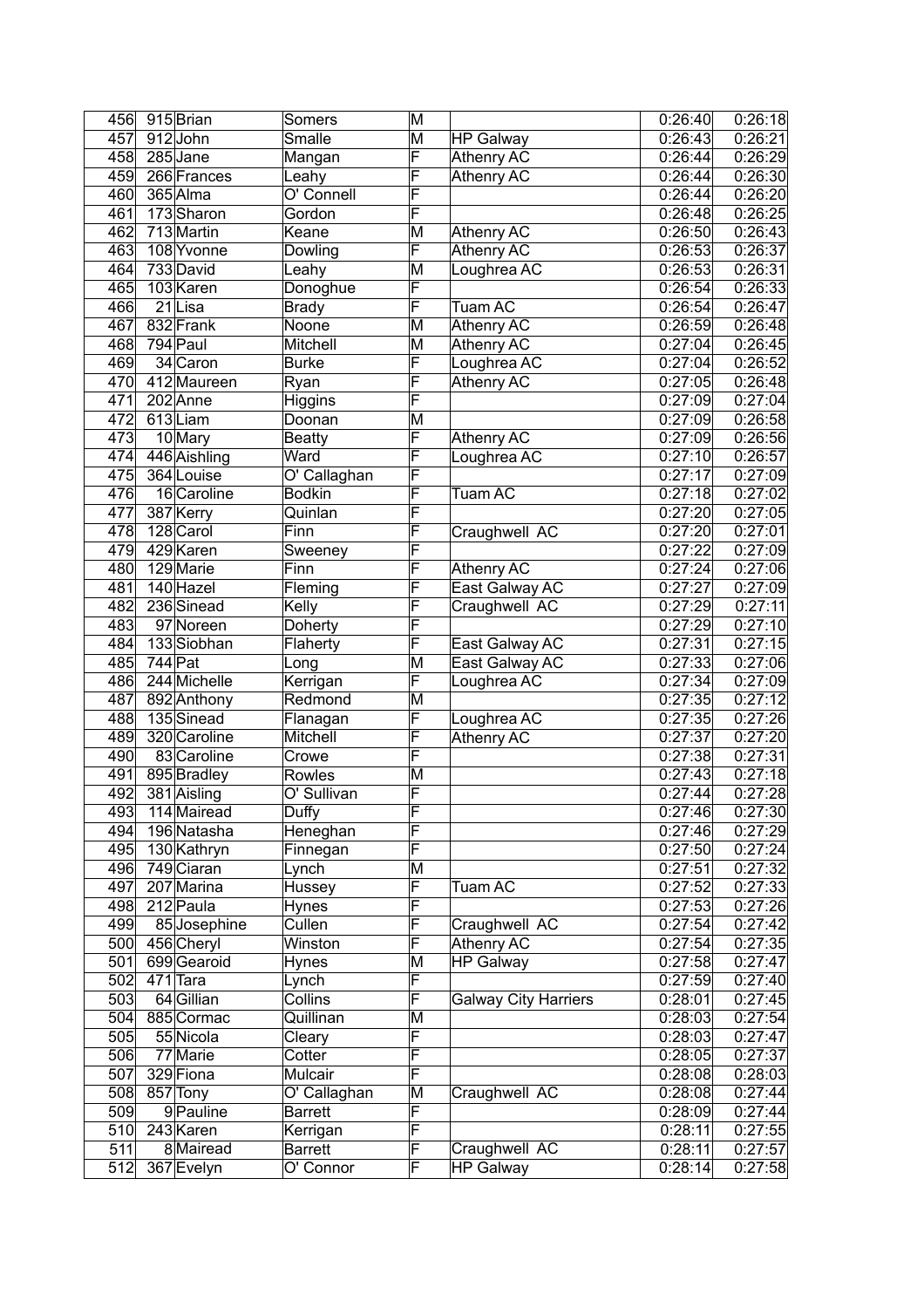| 513              |         | 115Jennifer    | Duggan                   | F                       |                   | 0:28:14              | 0:27:55 |
|------------------|---------|----------------|--------------------------|-------------------------|-------------------|----------------------|---------|
| 514              |         | 544 Michael    | Carey                    | M                       |                   | 0:28:15              | 0:27:51 |
| 515              |         | 163Leona       | Gibbons                  | F                       | <b>Tuam AC</b>    | 0:28:18              | 0:27:58 |
| 516              |         | 374 Annie      | O' Hara                  | F                       |                   | $\overline{0:}28:19$ | 0:27:59 |
| 517              |         | 192 Teresa     | Healy                    | F                       |                   | 0:28:19              | 0:28:09 |
| 518              |         | 422 Joanne     | Stephens                 | F                       |                   | 0:28:19              | 0:28:02 |
| 519              |         | 167 Sarah      | Gilmore                  | F                       | East Galway AC    | 0:28:20              | 0:28:00 |
| 520              |         | 152Lucy        | Friel                    | F                       |                   | 0:28:26              | 0:28:03 |
| $\overline{521}$ |         | 61 Caroline    | $\overline{\text{Coll}}$ | F                       |                   | 0:28:27              | 0:28:04 |
| 522              |         | 31Una          | <b>Browne</b>            | F                       | <b>Tuam AC</b>    | 0:28:29              | 0:28:23 |
| 523              |         | 438 Fidelma    | Ui Chonghaile            | F                       |                   | 0:28:34              | 0:28:22 |
| 524              |         | 151 Caroline   | Freeney                  | F                       | <b>Athenry AC</b> | 0:28:34              | 0:28:14 |
| 525              |         | 159Linda       | Garvey                   | F                       |                   | 0:28:36              | 0:28:10 |
| 526              |         | 332 Fiona      | Murphy                   | F                       |                   | 0:28:37              | 0:28:12 |
| 527              |         | $737$ Joe      | Leahy                    | M                       |                   | 0:28:38              | 0:28:28 |
| 528              |         | 739 Gordon     | Lenihan                  | M                       |                   | 0:28:39              | 0:28:20 |
| 529              |         | 812Liam        | <b>Mullins</b>           | M                       |                   | 0:28:40              | 0:28:12 |
| 530              |         | 177 Carol      | Grimes                   | F                       |                   | 0:28:44              | 0:28:35 |
| 531              |         | 435 Elaine     | Tobin                    | F                       | Tuam AC           | 0:28:46              | 0:28:27 |
| 532              |         | 339 Laura      | Nee                      | F                       | Loughrea AC       | 0:28:47              | 0:28:37 |
| 533              |         | 366 Eimear     | O' Connor                | F                       | Craughwell AC     | 0:28:48              | 0:28:31 |
| 534              |         | 228 Carmel     | Kelly                    | F                       |                   | 0:28:49              | 0:28:41 |
| 535              |         | 450 Barbara    | Whyte                    | F                       | Loughrea AC       | 0:28:50              | 0:28:41 |
| $\overline{536}$ |         | 40 Lorna       | Cahill                   | F                       |                   | 0:28:51              | 0:28:41 |
| $\overline{537}$ |         | 98Linda        | Dolan                    | F                       |                   | 0:28:55              | 0:28:37 |
| 538              |         | 4Kathrin       | Antweiler                | F                       | Tuam AC           | 0:28:57              | 0:28:29 |
| 539              |         | 303 Aine       | <b>McGuinness</b>        | F                       | Craughwell AC     | 0:29:00              | 0:28:48 |
| 540              |         | 59Betty        | Coleman                  | F                       | Craughwell AC     | 0:29:00              | 0:29:00 |
| 541              |         | 423 Ursula     | Stephens                 | F                       |                   | 0:29:02              | 0:28:51 |
| 542              |         | 331 Amy        | Murphy                   | $\overline{\mathsf{F}}$ |                   | 0:29:03              | 0:28:37 |
| 543              |         | 275 Katherine  | Long                     | F                       | East Galway AC    | 0:29:03              | 0:28:37 |
| 544              |         | 143 Catherina  | Forde                    | F                       | <b>Tuam AC</b>    | 0:29:04              | 0:28:42 |
| 545              |         | 398 Irene      | Regan                    | F                       |                   | 0:29:04              | 0:28:37 |
| 546              |         | 172 Sandra     | Glynn                    | F                       |                   | 0:29:04              | 0:28:43 |
| 547              |         | 234 Sarah      | Kelly                    | F                       |                   | 0:29:11              | 0:28:51 |
| 548              |         | 407 Alexandra  | Rose                     | $\overline{\mathsf{F}}$ |                   | 0:29:12              | 0:28:49 |
| 549              |         | 323 Evannah    | <b>Moffatt</b>           | F                       |                   | 0:29:12              | 0:28:50 |
| 550              |         | 625 Steve      | Everard                  | M                       |                   | 0:29:15              | 0:28:52 |
| 551              |         | 283 Ramona     | Mallen                   | $\overline{\mathsf{F}}$ |                   | 0:29:16              | 0:29:12 |
| 552              |         | 779 Brian      | McGee                    | M                       |                   | 0:29:17              | 0:29:02 |
| 553              |         | 84 Mary        | Crowe                    | F                       |                   | 0:29:18              | 0:28:53 |
| 554              |         | 122 Tara       | Elwood                   | F                       |                   | 0:29:19              | 0:28:57 |
| 555              |         | 406 Greta      | Rooney                   | F                       | Craughwell AC     | 0:29:22              | 0:28:55 |
| 556              |         | 188 Aisling    | Harte                    | F                       |                   | 0:29:26              | 0:29:03 |
| 557              |         | 459 Niamh      | Wynne                    | F                       |                   | 0:29:27              | 0:29:04 |
| 558              | 328 Viv |                | Morgan                   | F                       |                   | 0:29:28              | 0:29:04 |
| 559              |         | 434 Deirdre    | Tobin                    | F                       | Maree AC          | 0:29:30              | 0:29:29 |
| 560              |         | 75Emma         | Corcoran                 | F                       |                   | 0:29:32              | 0:29:19 |
| 561              |         | 689 Gearoid    | Hennessy                 | M                       | Athenry AC        | 0:29:33              | 0:29:07 |
| 562              |         | 849 Kieran     | O Leary                  | M                       |                   | 0:29:34              | 0:29:19 |
| 563              |         | 157 Anne-Marie | Gannon                   | F                       |                   | 0:29:36              | 0:29:08 |
| 564              |         | $119$ Ann      | Earls                    | F                       |                   | 0:29:36              | 0:29:15 |
| 565              |         | 257 Maureen    | Kinsella                 | F                       |                   | 0:29:45              | 0:29:25 |
| 566              |         | 373 Paula      | O' Grady                 | F                       |                   | 0:29:46              | 0:29:18 |
| 567              |         | 268 Lorraine   | Lee                      | F                       | <b>Tuam AC</b>    | 0:29:46              | 0:29:29 |
| 568              |         | 421 Breda      | Stephens                 | F                       | Craughwell AC     | 0:29:49              | 0:29:23 |
| 569              |         | 215 Fiona      | Jordan                   | F                       | Craughwell AC     | 0:29:54              | 0:29:35 |
|                  |         |                |                          |                         |                   |                      |         |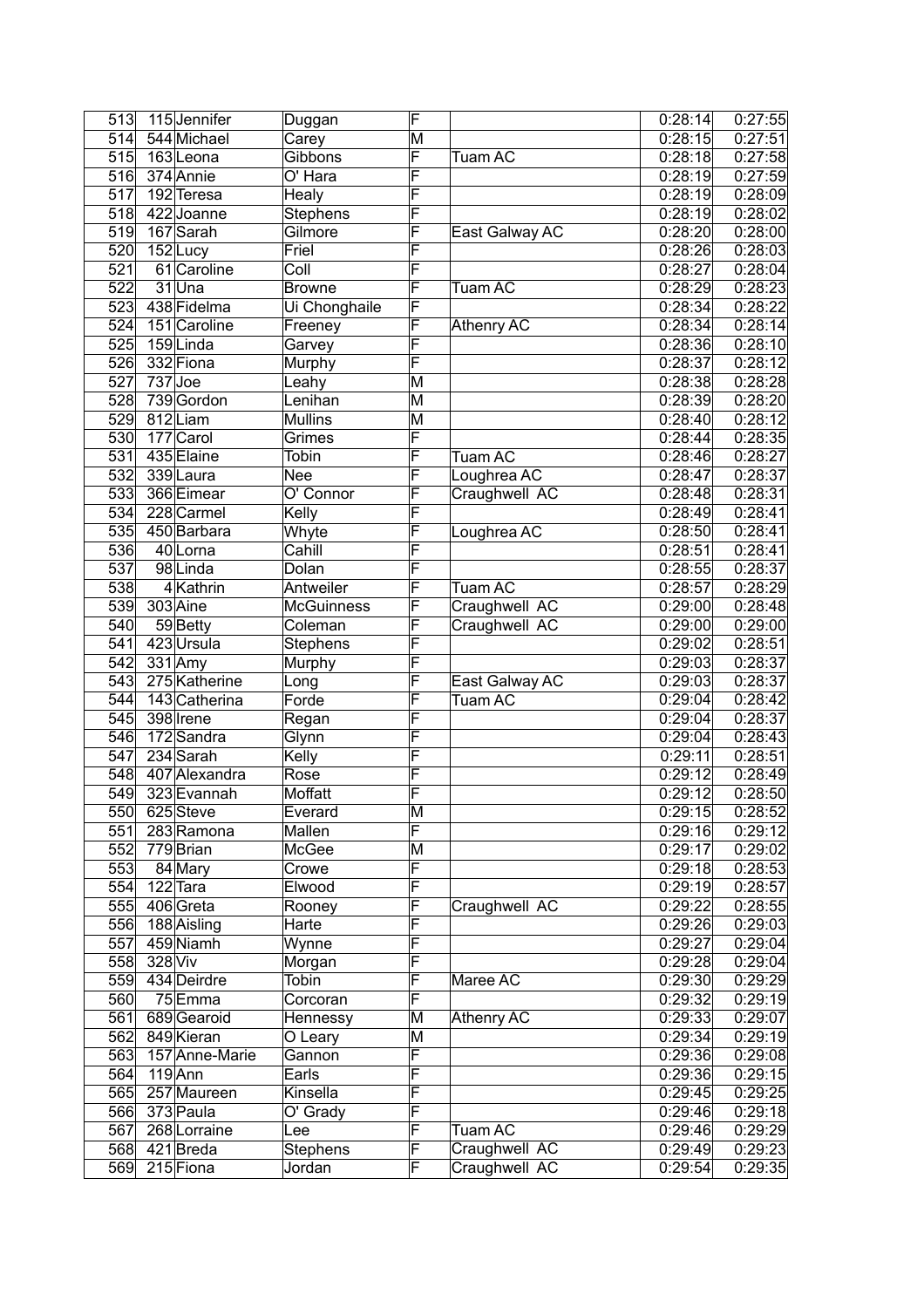| 570              |           | 319 Carmel   | Mitchell       | F      | Craughwell AC               | 0:29:55 | 0:29:30 |
|------------------|-----------|--------------|----------------|--------|-----------------------------|---------|---------|
| 571              |           | $254$ Dee    | King           | F      |                             | 0:29:56 | 0:29:33 |
| 572              |           | 317 Irene    | Melody         | F      |                             | 0:29:59 | 0:29:30 |
| $\overline{573}$ |           | 441 Aimee    | Walls          | F      |                             | 0:30:00 | 0:29:33 |
| 574              |           | 764 Michael  | <b>McBride</b> | M      |                             | 0:30:03 | 0:29:40 |
| 575              |           | 447 Ashla    | Ward           | F      |                             | 0:30:06 | 0:29:47 |
| 576              |           | 375 Elaine   | O' Neill       | F      |                             | 0:30:10 | 0:29:54 |
| 577              |           | 191Sinead    | Healy          | F      |                             | 0:30:10 | 0:29:56 |
| $\overline{578}$ |           | 99 Trish     | Dolan          | F      | Craughwell AC               | 0:30:10 | 0:29:44 |
| $\overline{579}$ |           | 342 Emer     | Ni Dhomhnaill  | F      |                             | 0:30:15 | 0:29:54 |
| 580              |           | 47 Anita     | Carr           | F      |                             | 0:30:16 | 0:29:50 |
| 581              |           | 742 Shane    | Lennon         | M      |                             | 0:30:16 | 0:29:49 |
| 582              |           | 372 Olivia   | O' Grady       | F      |                             | 0:30:18 | 0:29:50 |
| 583              |           | 383 Christie | O' Toole       | F      |                             | 0:30:24 | 0:30:13 |
| 584              |           | 249 Jayne    | Killian        | F      |                             | 0:30:26 | 0:30:00 |
| 585              |           | 183 Dearbhla | Hanniffy       | F      | Maree AC                    | 0:30:28 | 0:30:12 |
| 586              |           | 477 Marie    |                | F      |                             | 0:30:28 | 0:30:12 |
|                  |           | 175 Michelle | Grealy         |        |                             |         |         |
| 587              |           | 44 Delma     | Greally        | F<br>F | <b>Galway City Harriers</b> | 0:30:28 | 0:30:05 |
| 588              |           |              | Carey          |        |                             | 0:30:34 | 0:30:10 |
| 589              |           | 106 Elaine   | Doran          | F      | <b>Galway City Harriers</b> | 0:30:36 | 0:30:23 |
| 590              |           | 296 Lisa     | McCormack      | F      | Craughwell AC               | 0:30:53 | 0:30:26 |
| 591              |           | 179 Cora     | Hallinan       | F      |                             | 0:30:54 | 0:30:42 |
| 592              |           | 841 Micheal  | O Domhnaill    | M      |                             | 0:30:54 | 0:30:33 |
| $\overline{593}$ |           | 472 Caroline | Ronan          | F      |                             | 0:30:59 | 0:30:45 |
| $\overline{594}$ |           | 392 Brenda   | Rabbitte       | F      |                             | 0:31:00 | 0:30:40 |
| 595              |           | 678 Trevor   | Harding        | M      | Craughwell AC               | 0:31:01 | 0:30:42 |
| 596              |           | 307 Niamh    | McHugh         | F      |                             | 0:31:01 | 0:29:07 |
| 597              |           | 94 Ward      | Deirde         | F      | <b>Galway City Harriers</b> | 0:31:01 | 0:30:33 |
| 598              |           | 400 Sinead   | Reilly         | F      | <b>Athenry AC</b>           | 0:31:01 | 0:30:43 |
| $\overline{599}$ |           | 18Sinead     | <b>Bourke</b>  | F      |                             | 0:31:02 | 0:30:33 |
| 600              |           | 290 Maria    | McArdle        | F      | Craughwell AC               | 0:31:04 | 0:30:52 |
| 601              |           | 246 Simone   | Kiernan        | F      | <b>HP Galway</b>            | 0:31:07 | 0:30:44 |
| 602              | $214$ Liz |              | Jennings       | F      | <b>HP Galway</b>            | 0:31:13 | 0:30:52 |
| 603              |           | 95 Yvonne    | Dempsey        | F      |                             | 0:31:15 | 0:30:53 |
| 604              |           | 505 Vinny    | <b>Beirne</b>  | M      |                             | 0:31:24 | 0:31:14 |
| 605              |           | 356 Eithne   | O Grady        | F      | <b>HP Galway</b>            | 0:31:27 | 0:31:03 |
| 606              |           | 408 Joan     | Ruane          | F      |                             | 0:31:27 | 0:31:08 |
| 607              |           | 413Sheila    | Sammon         | ۲      |                             | 0:31:29 | 0:31:06 |
| 608              |           | 220 Orla     | Keane          | F      | Tuam AC                     | 0:31:30 | 0:31:13 |
| 609              |           | 388 Cait     | Quinn          | F      | Loughrea AC                 | 0:31:33 | 0:31:18 |
| 610              |           | $20$ Ann     | <b>Brady</b>   | F      | Tuam AC                     | 0:31:38 | 0:31:31 |
| 611              |           | 427 Aisling  | Sweeney        | F      | <b>Galway City Harriers</b> | 0:31:39 | 0:31:34 |
| 612              |           | 182 Mary     | Hanley         | F      |                             | 0:31:46 | 0:31:20 |
| 613              |           | 416Dymphna   | Sharkey        | F      | <b>Tuam AC</b>              | 0:31:46 | 0:31:29 |
| 614              |           | 301 Teresa   | McGrath        | F      | <b>Athenry AC</b>           | 0:31:47 | 0:31:43 |
| 615              |           | 221 Siobhan  | Keane          | F      |                             | 0:31:48 | 0:31:23 |
| 616              |           | 120 Lorraine | Egan           | F      | Maree AC                    | 0:31:49 | 0:31:32 |
| 617              |           | 330 Jennifer | Mullins        | F      | Loughrea AC                 | 0:31:56 | 0:31:44 |
| 618              |           | 118 Louise   | Durcan         | F      |                             | 0:32:00 | 0:31:34 |
| 619              |           | 333 Helen    | Murphy         | F      |                             | 0:32:05 | 0:31:55 |
| 620              |           | 181 Majella  | Hanley         | F      |                             | 0:32:14 | 0:30:57 |
| 621              |           |              | Lardner        | F      | Tuam AC                     | 0:32:14 | 0:31:57 |
| 622              |           | 261 Fiona    | Connelly       | F      |                             | 0:32:28 | 0:32:14 |
|                  |           | 71 Marie     |                | F      |                             |         |         |
| 623              |           | 280 Claire   | Madden         |        | Maree AC                    | 0:32:31 | 0:32:04 |
| 624              |           | 263 Susanne  | Lawlor         | F      | Maree AC                    | 0:32:31 | 0:32:04 |
| 625              |           | 370 Siobhan  | O' Dea         | F      | Tuam AC                     | 0:32:34 | 0:32:16 |
| 626              |           | 87Jane       | Cullinane      | F      | Loughrea AC                 | 0:32:38 | 0:32:13 |